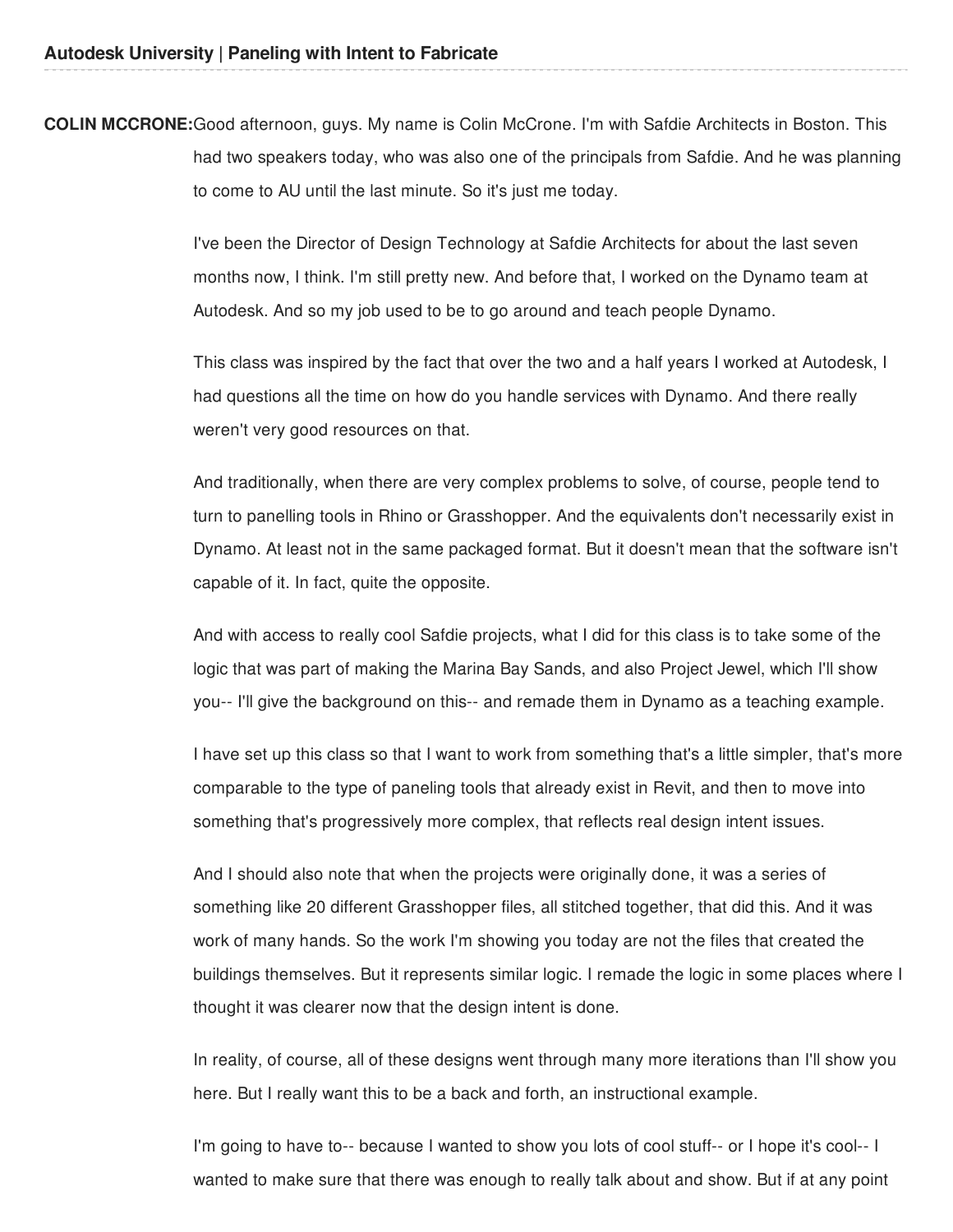there are questions that you have about, what is that node? Why are you doing that?

Please ask me. It'd be great. I know we're right at the post-lunch hour. You guys, everyone is going to sort of crash in 45 minutes, right? I'll try not to. And it's certainly a small enough class that we can have that back and forth. So please feel free to ask me any questions.

was that there was enough to make sure that there was enough to really talk about and show. But if at any point

All right. So just the class summary, just to reiterate. This is the only thing I'll read to you.

But with examples from two projects-- one built and one under construction-- see how Dynamo is used with Revit as part of a design process to rationalize and document a complex facade with flat panels. This instructional demo intends to show how design constraints might be expressed through scripting, and, ultimately, through architecture.

OK. So there are four things that I really want to get across. The first is to compare a situation that you could normally solve with some fairly simple out-of-the-box Revit tools. And we'll work on that with the equivalent is in Dynamo. And then we'll make it more complex in the next section, when we talk about various different edge conditions and constraints.

Then how to control-- our strategy is basically for how to control multiple Revit family instances. Because that's really the goal, if you're going to do this in Dynamo in the first place. Of course, you're probably trying to get it into Revit. And that's the kind of interaction you'd like.

And then I also want to talk about, at least how at Safdie Architects, with projects like this, I'll add a few things about how we do documentation.

So the order of the day will be to go just real briefly through the projects, paneling Revit, paneling in Dynamo, complex surfaces, placing families, and then talking about all the good data you can get out of it then.

So, the projects. There are two projects that we'll be talking about. One is Marina Bay Sands, which is, of course, belongs to the same organization as the Venetian in Singapore. And this is-- I believe it was completed five, six years ago? Something like that?

And it's a casino. It's in downtown. There are three hotel towers. And notably, on top, the SkyPark, which, at the time, was debatably the world's longest cantilever. I think the CCTV building in Beijing took it over a few months later.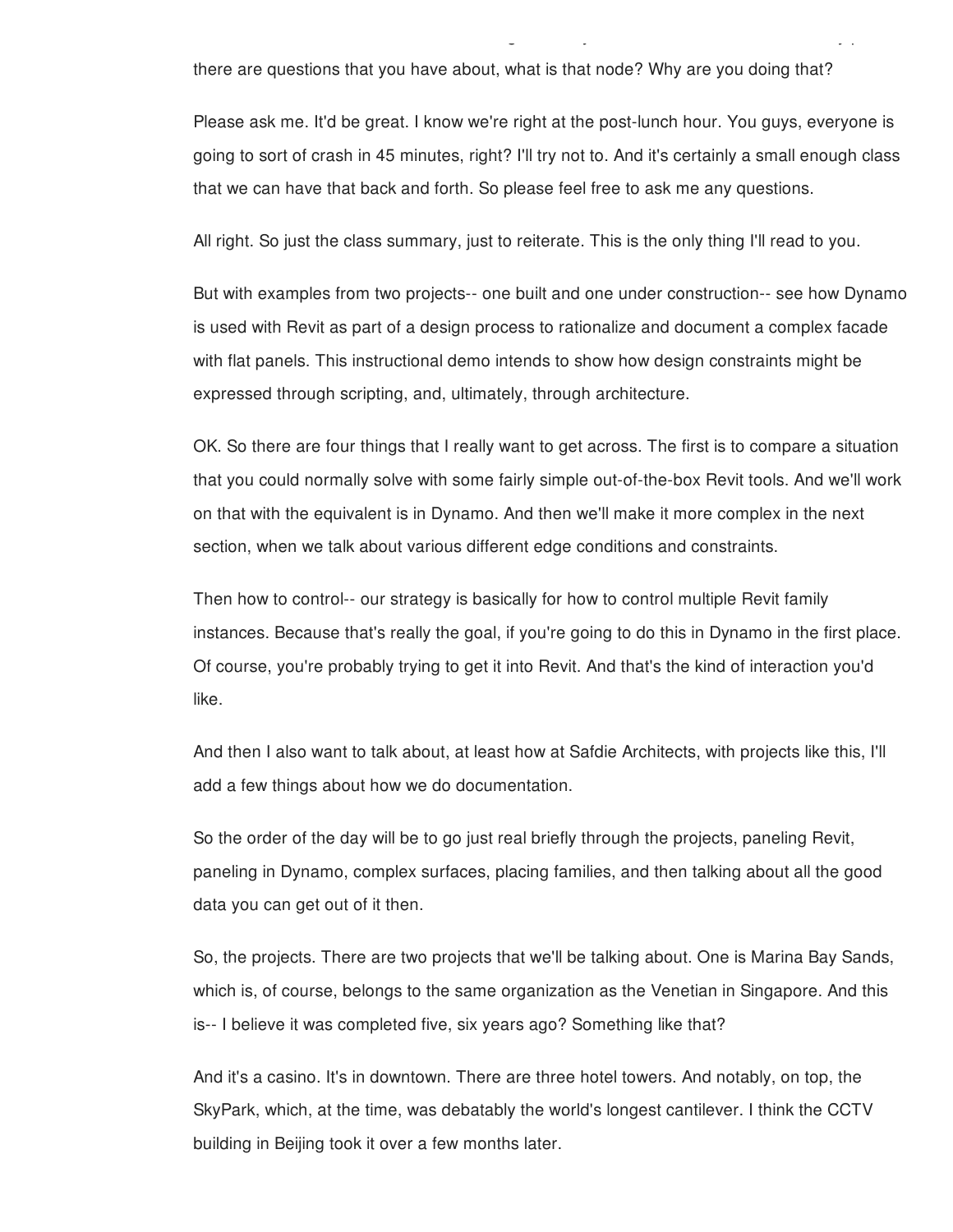But the particular paneling exercise I want to look at is not the glass side-- that's easy-- but the underside of the SkyPark. So this is in-- it's an arc. I think at one point it was an elliptical arc. And then it was a circular arc. And now it's something in between. So it's a complex sweep section.

And then you have a variable cross-section. Through the middle part, it's mostly the same. But then you have sort of a nose at one end along the cantilever, and then you have a different condition at the end.

Because I want to step up the complexity of what we're looking at, for this particular example, I'm going to focus on the majority part of the problem, which is the middle 85% of the surface, specifically because you can represent it as kind of a bent rectangle. There's the same number of panels across and on both edges. That kind of thing.

And it's something that Revit can actually deal with pretty well. Revit can't necessarily deal so well with parameterizing surfaces that are swept to a point. I'm not even sure you can do that in Revit. But this is again an example to look to that kind of thing.

The second project is called Jewel Changi Airport. And also in Singapore. So we're very Singapore-centric today. And it's obviously the thing that's lit here. It's a multi-use facility and will be the new centerpiece of the airport.

And the airport at Changi-- they are, for at least the last four or five years, are consistently ranked the top airport in the world. And they are very serious about expanding their amenities and things like that.

This Project Jewel actually sits in the middle of the airport, next to this control tower, in this ridiculous site. It's in the middle of everything. But nobody ever built there because it's so complex. They wanted-- there was a parking lot, there's a train that goes through the middle of the site that they didn't want to move, and it had only a certain particular height.

And the concept for this particular project is that it's basically a gigantic glass donut-- or bagel, or something like that-- with an oculus in the middle. It's elliptical in plan. And it went through a couple different form finding exercises. Certainly the structural engineers at [INAUDIBLE] [? at that ?] time were also a big part of that. And it's also, of course, asymmetrical, because the train literally runs through the center of the building.

And the oculus is open. Or at least it is the origin of a gigantic indoor waterfall. It's 40 meters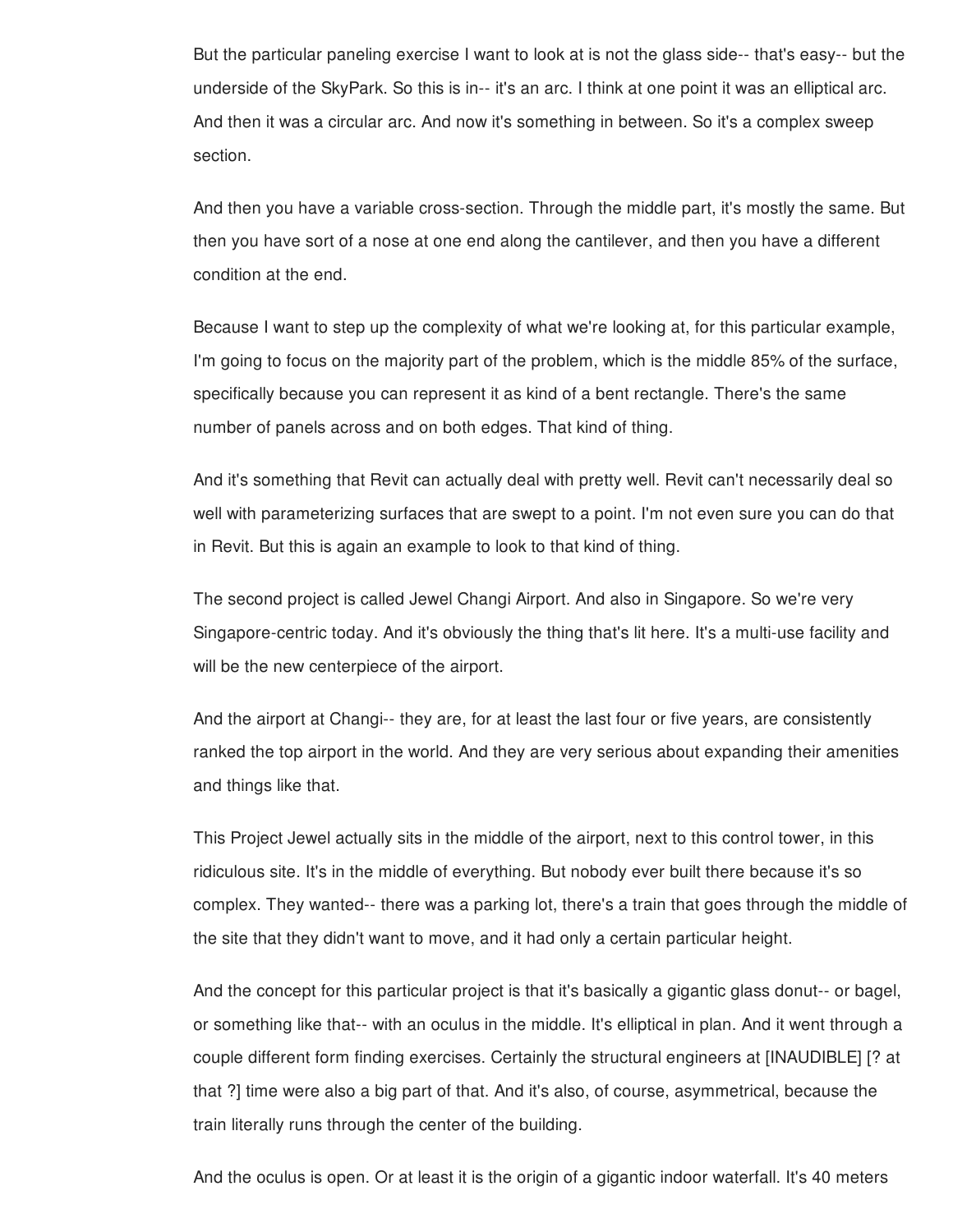tall. It will be the largest indoor waterfall in the world. And it didn't make sense to have that fall on top of the train. Because then people would get wet. So it falls into this five story tall forest valley.

So this one particular surface, the glass shell grade here, is interesting for several reasons. It's because it's not a rectangular surface. It's asymmetrical. And I'll talk more about the design constraints when we get there. But also the fact that you had to have particular levels that were plainer, things like that.

And then you had different types of panels that had to do different things. And we're all familiar with that kind of thing, too. Some might be vents. In this case, many were solid. Some need to be glazed. Some had different types of glazing, depending on what the program was underneath. And that all is certainly part of a computational design process. So that will be the second project that we'll look at.

OK. So this is the design surface that we're going to look at for the first section. So it's, again, basically the majority condition underneath Marina Bay Sands here. The geometry for these things-- I'm not generating the geometry. I'm going to take that as a given because it's really all just about paneling. In this case, I just stuck it in an SAT file and read it into Dynamo. And that kind of thing.

But I want to talk about how Revit does divided its surfaces. In particular, what I want to look at is this is a section. And if you can make out the detail that the panels on the underside, here, they wrap around. They kind of become part of the handrail.

And then you have this very-- it's extraordinarily evenly spaced. I mean, these rows here are the same width all as it goes along. So that as you geometrically-- the cord lengths are equal. And that's actually a bit of a challenge in Revit. Or at least with the divided surface tools.

So for example, this is from Zach Kron's blog, because it's a great image of how a divided surface works in Revit. And also the paneling tools in Rhino Grasshopper, too. And some of the LunchBox plug-ins. It's a very common way to divide surfaces, which is something that's called by parameter space.

So parameter space would be that you have these sort of evenish divisions along what are called isocurves, that sort of go through. And what the nice thing is, is that it looks kind of cool. You have these panels that get larger or smaller based on what happens with the surface.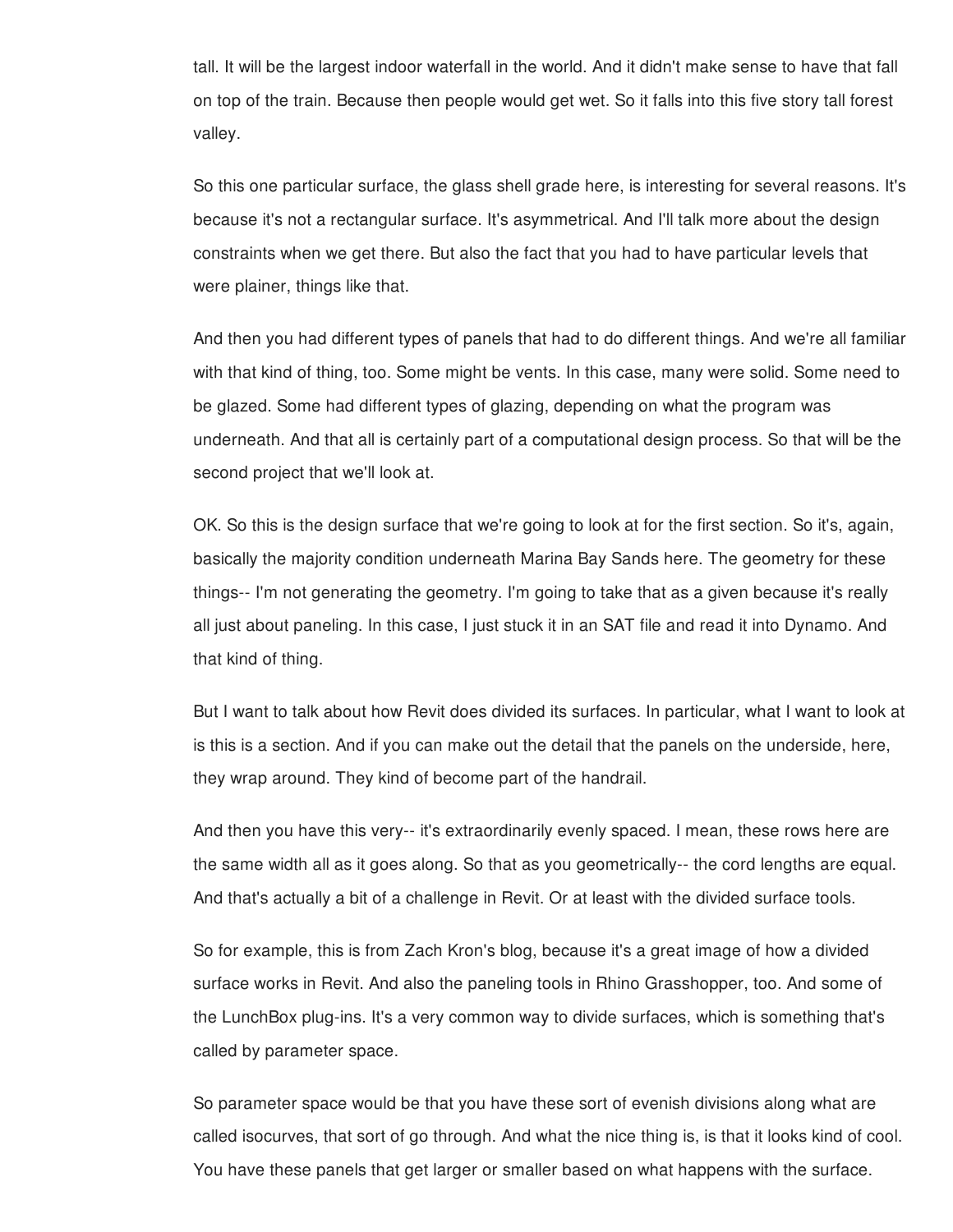But then one of the issues is you can end up with a result like that, where you have-- when all those panels are flattened out, that they are many, many different sizes. Now, in reality, that happened for Project Jewel. There are only two panels on that entire thing that are the same.

But at least for Marina Bay Sands, that was part of the reducing cost, was making sure that the panels were as similarly sized as possible. And I believe the number is 85% were of some normal type. And then the rest were sort of special cases, when you had the pinching, or that kind of thing, going on. So this is what happens if you normally do a divided surface in Revit.

And here's the issue with that. So here is in a one dimensional sense-- I showed you a surface-- here's how parameter spaces works. And Revit, by the way, calls this a normalized curve parameter. And Dynamo is-- I basically drew two curves and used the node called point at parameter. value.

And there are 60 points on each of these curves. And they're evenly spaced in parameter space. And what that means is I'll take the circular arc on the left and the start point is, say, at this bottom. Let's say the end point is up there. And this is parameter zero. That's parameter one. And then everything in the middle.

So if I have an evenly spaced-- 0.5 is exactly in the middle. 0.25 is exactly one quarter. And everything's perfectly evenly spaced. And that works really well when you have well-behaved curves, like circular arcs and lines.

If you don't have that-- say you have a spline, or some other type of-- or even an elliptical arc, parameters tend to bunch up where the curve is derivative is highest. Or where it's kinkiest, basically. So in actual space, the points are very far apart. But as far as the mathematical definition, the curve, that's what's evenly spaced.

The problem is we want paneling that looks like this and not like that.

OK. So I want to talk about-- I'm going to go backwards and forwards with Dynamo, and then also diagram. So my goal is to talk about the logic behind this. And then translate that into what that looks like in Dynamo, and to step through it.

But please, again, if you have any questions, absolutely let me know.

This is the strategy that I took to do something to approach the problem. Here's the design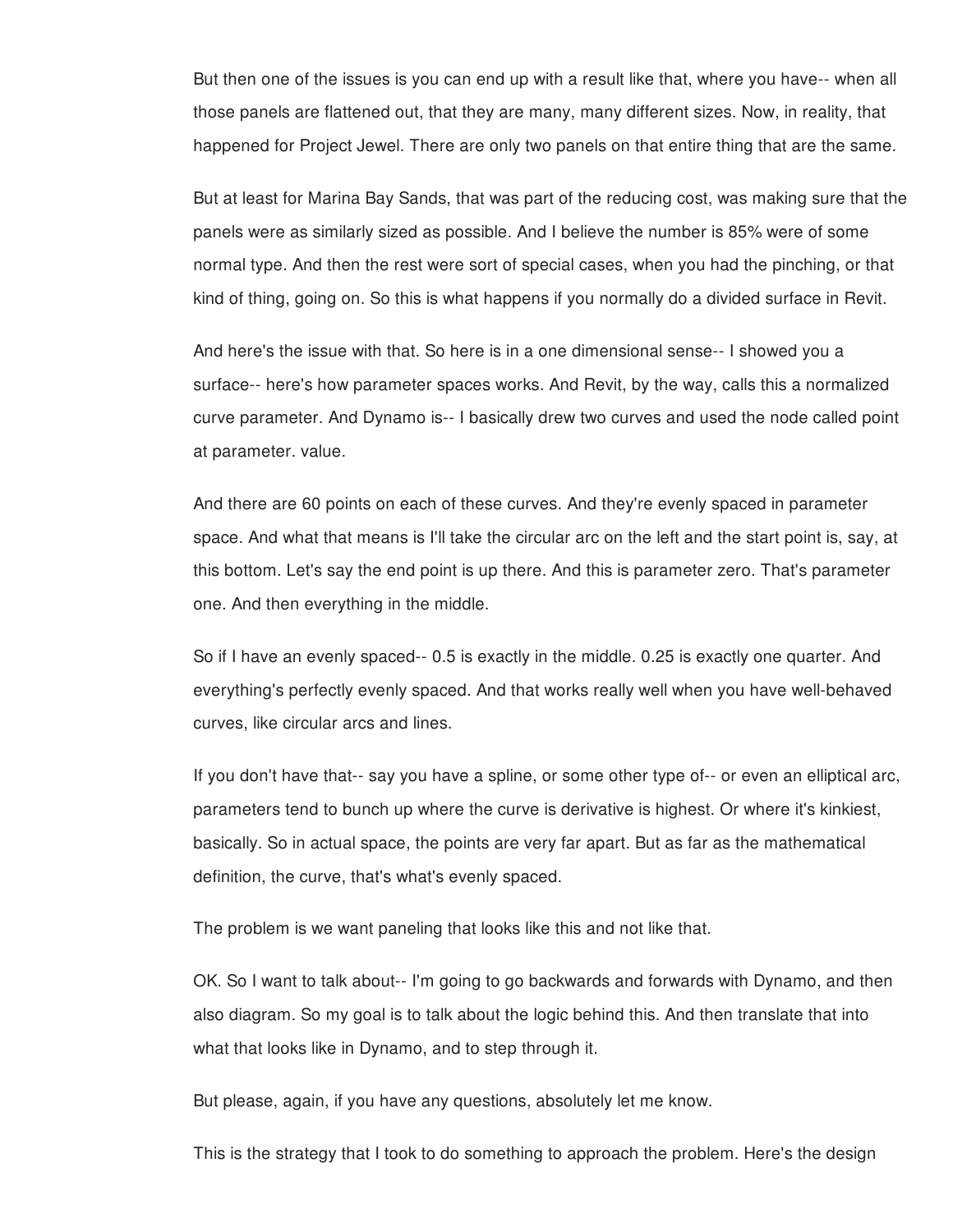surface, looking down from the top. It's cupped like this. And we know that the parameter space is not evenly spaced, certainly along this direction.

But it's easiest to find curves to work through, like when you're extracting a curve from a surface to specify a particular parameter. Or, basically, it's called an isocurve. What that means is it's a two dimensional analog of when I said point on a curve before.

If I go up to this slide here, this particular point is at parameter zero. And then, in this case, when I'm looking at a line in the surface, the whole first line is at the first zero parameter in one dimension of the surface. And so it's easy to find these.

So I have these cross ribs, basically, underneath the ship type thing. And those are curves that we can extract from the surface using this very easy parametric space type thing. Just a single node.

And then from those, once you have curves, then we can talk about making sure that they're evenly spaced. So paying attention to, say, how wide the panels must be each row. Then it would be a-- we're translating the problem into something that is evenly spaced points along a curve. And that's super easy to do.

From there, we sort of stitch these other curves together. And that will set the rows of the panels. So think of these as construction lines that helped us get these evenly spaced curves.

Next what we'll do is-- that's not quite enough if you're going to place a panel in Revit. Say, if we're thinking something like an adaptive component. Those are placed by-- the panel doesn't know what else is next to it. It's literally [? paced ?] with like, three, four points, or something like that.

Then what we're going to do is we're going to go through, and then we're going to reorganize all of this data about these evenly spaced points right here into groups of four, because each one corresponds to a particular panel.

All right. So I'm going to go that far in Dynamo. Any questions so far? Yes.

**AUDIENCE:** How did you get the isocurve to be uniform? Or are you going to get to that now?

**COLIN MCCRONE:**Yep. I'll actually try and show you in Dynamo. And then if I haven't answered fully or answered your question, please ask me again.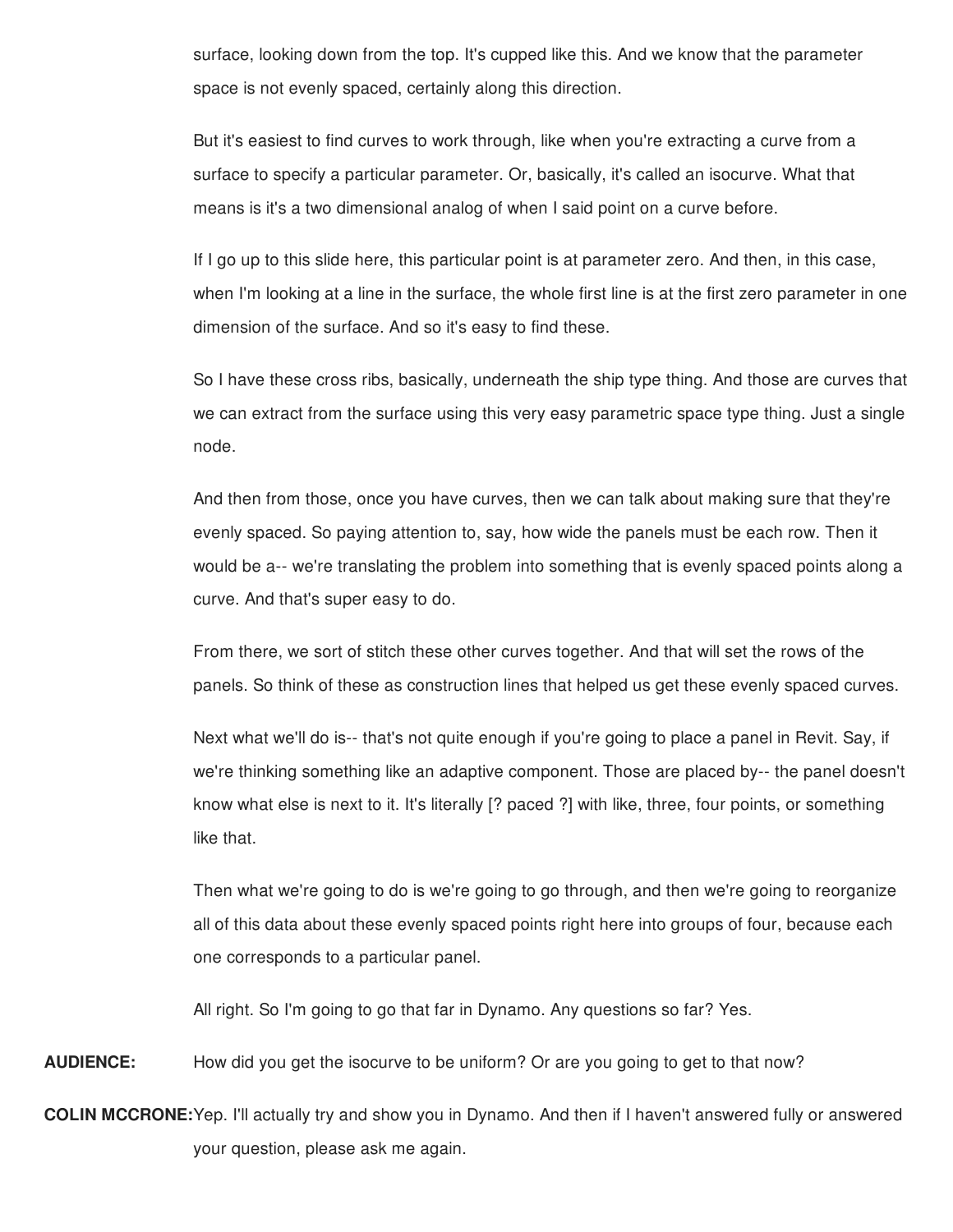So I'll be going back and forth to this PowerPoint here. All right.

So, by the way, I totally forgot to ask this. Who's used Dynamo before? OK. Good. Who has not used Dynamo before? OK.

And so I do want to say that, again, if there is anything that's totally foreign, please let me know. I can also answer some questions quickly. There's no such thing as a stupid question, especially when, you know, I've never seen this before.

OK. So I'm going to zoom out for a second and show you what this graph looks like altogether. It's actually, for what this does, this is not a terribly large graph. I mean, a lot of graphs that I make, even in an afternoon, can be five times this size. But it's not necessarily about the complexity. And I tried to make this as simple as possible.

Also, there are things that are basically grouped. Just like I thought would be, when I was showing the diagrams-- even just from the zoomed out perspective. I said first we're going to do this, then we're going to do this. That this, that thought, is basically like a box. And then inside is the how do you get there.

I generally organize things-- so all the inputs are on the left. And that would be things like panel size, the design surface. And then things on the right would be the actual individual panels. And then in the pink over there-- we'll get back to that, but that's doing cool stuff with data. So I'll be starting at the left and moving right.

And I want to talk about what the inputs are first. So the inputs are first-- reading right here-- is the first thing is I have this SAT file, which I'm reading. And I know that because I made the SAT file, that there are certain things in certain orders. And, therefore, that this particular-- I'm going to run the file here-- that the, if I break this up, that the first design surface, or the first set of design surfaces here, is what we're actually interested in paneling. So it's this guy.

If you're not familiar with this notation, what this looks like is we're getting a file. And this is the file right here. This is now getting the geometry from that file. And I can see I have a list of surfaces, solids, things like that.

These guys, these code blocks, are breaking up that list into pieces. So, for example, I'm calling this list data, just because I can. And I'm asking for item zero through four, which I happen to know are the design surface. And the rest of them I'm sort of pushing down to something that's going to display it and make it look cool.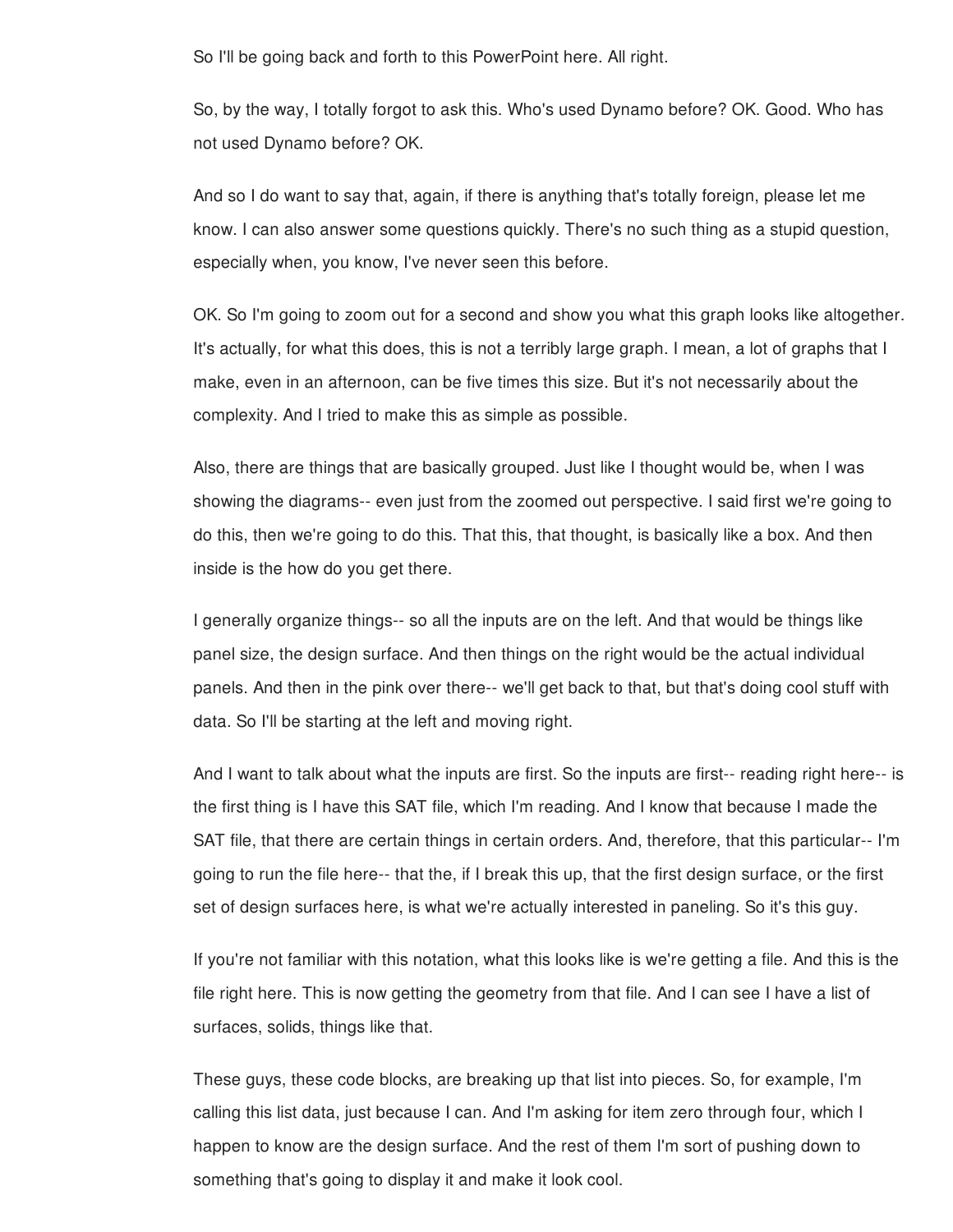something that's going to display it and make it look cool.

So this whole gray box here, this display the context, is just taking the rest of the surfaces, giving it a different kind of color, and leaving it there. That's just for visualization.

So the first thing we're interested in is this design surface. First thing. And when we extracted item number two from that list, then we have a simple surface. That white box, if you haven't seen it before, is what's called a watch bubble. And that's like a stethoscope, and looking at your data at that particular point. So it's important to know if it's a list, if it's a single thing. And then, as I'll be talking about quite a bit in a bit here, is that the structure of your data means a lot.

OK. So this is the design surface. When you see a node that is dark colored, like this, it means that it's the geometry that it's containing. If it contains anything, it's being previewed. And if it's sort of a duller color, that means it's kind of turned off. So I'm going to uncheck the preview on this design surface here.

All right. So the first issue, the first thought, is to get these lengthwise guide curves. And so the first thing we need to do is get those isocurves in the cross-wise direction. And then use that, with evenly spaced points, to remake the longer guide curves. And so we're going to do that like this.

One other point if you haven't seen this, is that you'll see these nodes with dotted lines around them. That's the way I've set up the file in order to talk through it. It's a freeze functionality. So, basically, I've actually frozen that node, which means anything downstream of it won't operate. So I'm going to turn these on as I go.

OK. So this guy, I'm going to unfreeze this. And this is in a manual run mode. I'm going to change it to automatic so that it's running continuously, so we'll start to see what's there.

All right. So stepping through. First thing. This node called Surface.Getisoline is exactly the single node that does this. So just like there's a curved up point at parameter that will find a particular point on a curve, you can also find a particular line on a surface. And the way this works is this is asking-- it's giving a surface, and then something called an isodirection that just means, basically, you can think of it as being Y or X, or U or V, in a plane of the surface. So it's 0, 1.

And then finally this list that I-- there's a class going on next door, or over here, called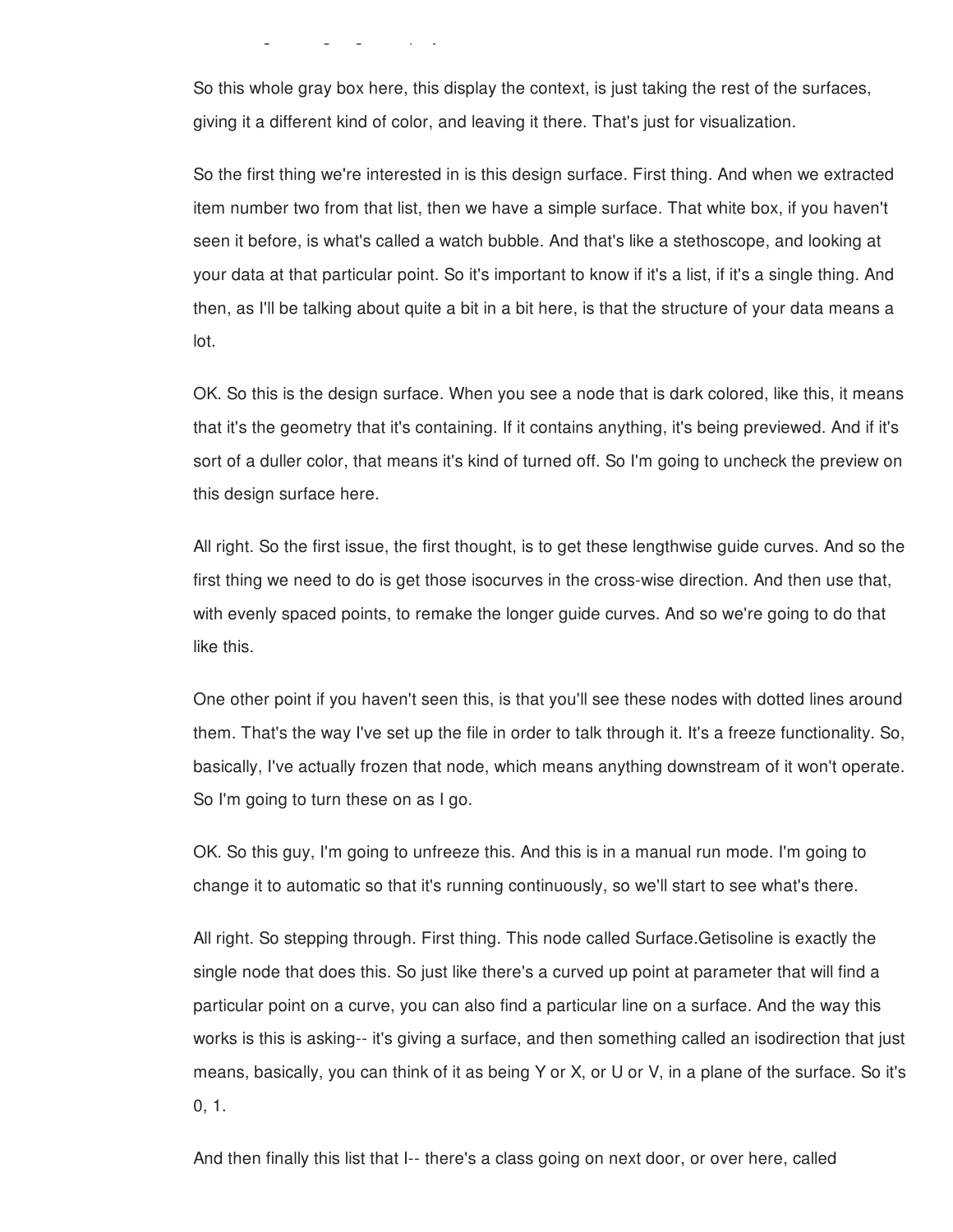Dynamo, You Don't Need Any Code Blocks. And I totally understand that reflex. But I love code blocks. And they're so fast sometimes.

So, for example, this is a specific Dynamo syntax. And there are really only three of these. And they're incredibly useful because everything about visual programming is about lists.

So if you're going to make a list of numbers, because what I want is, in this case, what this is doing is it's finding 12 things between zero and one that are evenly spaced. There's a help file about this in Dynamo, too, under Settings-- or, sorry, under Help, and then Samples, and then Core and then Core Range Syntax, because that's really easy to find.

But they really are very useful to know. Kind of like knowing a couple of short cuts in Revit will make your life easier. But what this does is it removes-- as long as I know that syntax, I want, say-- 12 is an arbitrary choice on my part, but I want 12 of these ribs.

And so instead of figuring out what one divided by 12 is, and then starting and making sure that-- no, one divided by 11. It would be one minus, duh, duh, duh, because you don't want the edge. You know, that kind of thing? Instead of doing all that, you can just do zero to one, and I want 12 of them.

So that's exactly what I did here. And that's the reason that there are 12 curves there that show up. So that Surface.GetIsoline.

From there, basically what we want-- and the trick is-- I'm going to show this here. From the isoline, then we're going to get, for each of these curves, we're going to get their lengths. And the reason that this works is that there are 12 curves that come out of this. And then there are 12 lengths that come out of that.

They should actually be all pretty much the same. But there might be some differences in the low decimal points, which is fine. If we had taken more than just the center point of the surface, these really would have been very different.

From that, what we can do is figure out what the longest one is. So what's the longest curve, what's the length of the longest curve. And then divide that by the max panel width.

So I had this number that was an input that's called the max panel width. You see, I do this a lot, too, as a bookkeeping technique, is to use this code block, which you just get by double clicking, of course, but as just a pass through that does nothing, that literally has no purpose,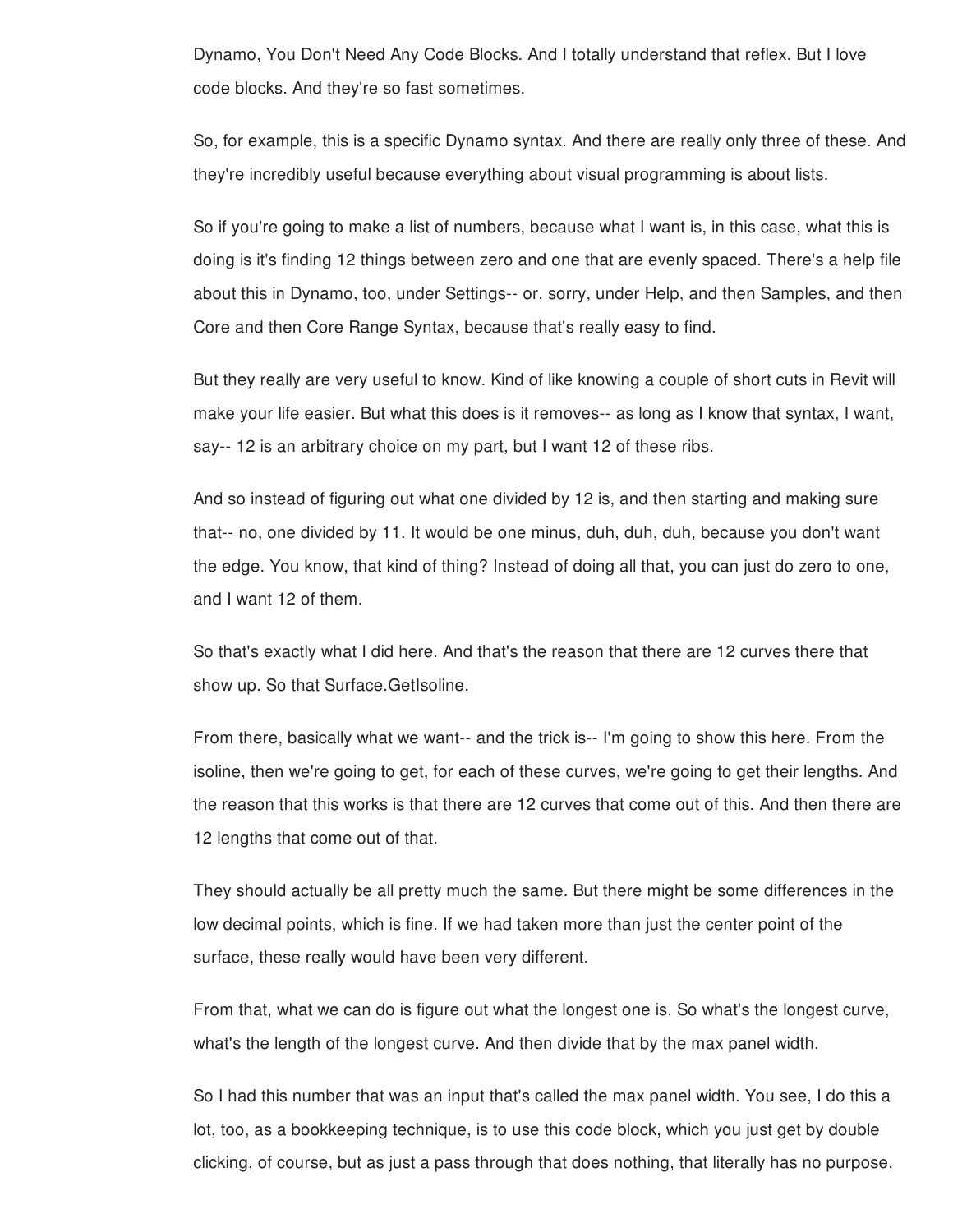other than to mark something and to call it something.

So it's a way-- so I know when I'm working right here, I know what this is called. I know where it came from. I don't have to go hunt and find it. So as long as you put in a word, it will give you an input. And then, basically, it's calling it that.

So this max panel width, in this case, three meters. And what this does-- this is a little terse. I apologize. But you can read from inside out. I'm going to do this a couple of times. But this actually-- I like doing math in code blocks, too.

So this is doing-- so the max surface width, say it's three. And then I had the [INAUDIBLE] maximum. So it's going to be 44 something. What we really want is how many times 3 fits into 44. But not too many. You don't want a piece of panel at the end. And you don't want to stretch it, so that you have these panels are slightly larger than they need to be.

So if you know that 44 divided by 3 is-- I hate doing math-- what, 13 and something? No. 14 and something. And then, so if you-- but really we want it to round up. So that math ceiling- there's a thing, you know, of if you're rounding, ceiling always goes to the next integer up. And then-- yeah. 15. So we want to round up to 15 in this case.

That's a good number, because now we know that's the number of panels that fit this way, according to the specification. Then once you know the number of panels, then it falls to just dividing these same curve lengths into that many pieces that are evenly spaced, and then finding the point at parameter. Or, excuse me. Point at segment length.

So that switch that happened here, in order to make them evenly spaced, was we used the parameter space of the surface to get these ribs, that are basically like construction lines. And then, once we had those, we evaluated them at lengths of the curve itself, not the parameter of the curve.

So that's an important distinction, because that means that it will be evenly spaced.

There's one other thing that's going on here. And this will come up again. Who knows what List@Level is? All right. Not that many. So what I'm going to-- I'm going to explain what this is doing.

The inputs to this particular curve, this node here, called Curve.PointAtSegmentLength look like this. So I'm just going to do two watch nodes. There's a segment length and then here are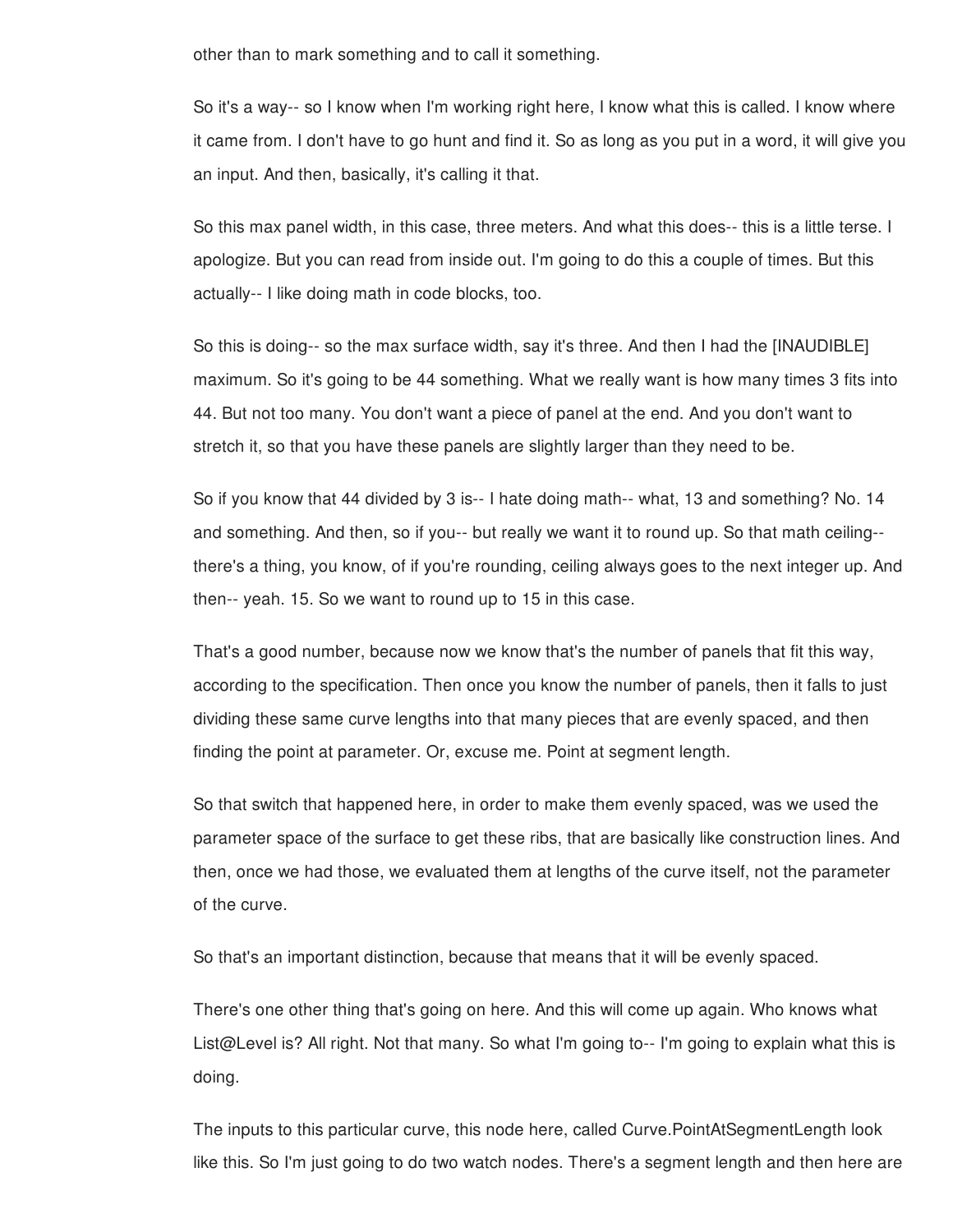the curves.

So, in this case, what's happening is the structure of the data is very important. And so you'll see it gets increasingly important as we go. There were 12 of these curves. But now we have 12 lists of lengths, and there's a list along each curve.

So for every one curve, we have a list of segment lengths. And in order to make Dynamo match that correctly, the thing to really look at is this thing called List@Level. If it doesn't work the way you think at first, you can actually force the node. If you look at this little right pointing arrow, you can check on List@Level, and you can tell it how to match what.

So this is important because it made this node-- basically, I took the concept, find a segment length along the curve, and I used it where I wanted, so that this particular curve at level one- this says L1, that says L2. I'm matching that at L1, and then this guy at L2. So the whole list, this whole chunk, applies to that curve. And this next whole chunk applies to the next curve.

**AUDIENCE:** Is this new in 1.2?

**COLIN MCCRONE:**Yes. It's new in 1.2.

**AUDIENCE:** Are you going to talk about List.Map?

**COLIN MCCRONE:**Do you guys know List.Map? Anybody List.Map? This is what-- this mostly replaces List.Map. You still have to use it sometimes. And you may see it fly by on the screen at some point today. But that's functional programming. You take this node, and you can sort of pass it as an instruction down lower in the list. That's still sort of the default way that Dynamo works.

> But List@Level is-- I believe it's much easier to understand. And it's actually much more flexible. Especially when, like, these things aren't matching quite the way I want it to. And you can sort of repoint these things.

There's actually, on dynamoprimer.com, there's already a section on List@Level, too, if you're curious about more examples.

All right. Picking up speed here a little bit. Once we have these sort of construction line arcs, then I'm going to unfreeze this guy. And then we can basically do this thing called List.Transpose.

In this case, I had so many-- I had points that are organized along the arcs this way. And then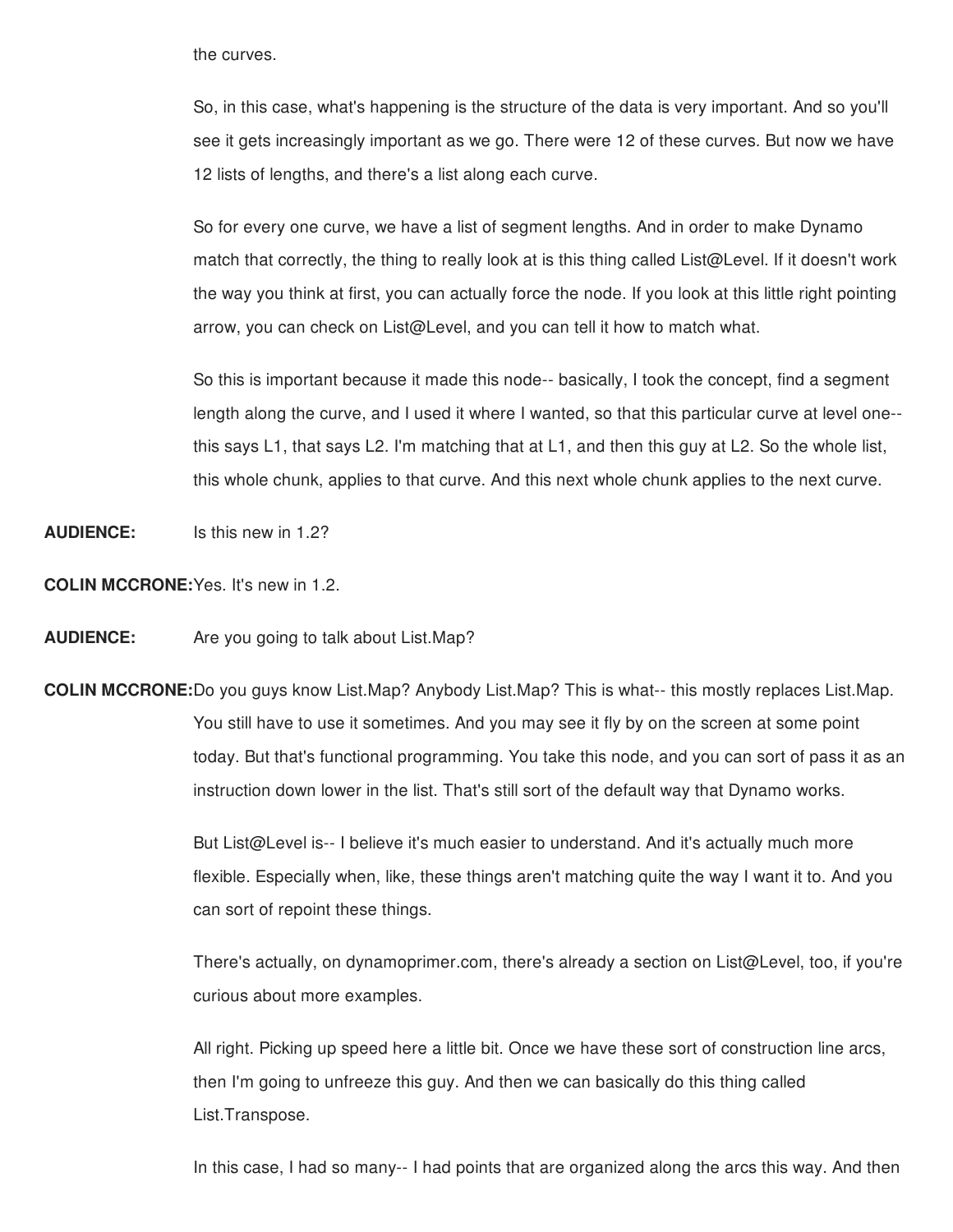I wanted to change that. So take them, organize this way, and then flip the list, just like you would do in Excel, like to transpose. Swap the rows and the columns. And that means that all of a sudden with [INAUDIBLE] curves [INAUDIBLE] Then I have these new, basically, construction lines.

And to make this clearer, I'm going to manage what's being previewed. So I'm going to turn off what was there before. All right.

So once we have-- that went a little too far. But we now have these rows over here. I know what happened. Turn that off for just a second.

OK. That's really where we were at that point.

The next part was we wanted to reorganize these points, basically, evenly spaced points, along each of these curves in little groups of four. But now the whole thing is arcing, right? So that means for each, we have to do the same thing we did before, when we were finding these curves.

But now we have to do it in this direction, so that based on the panel length-- and let's say it's something like this-- that we need to divide each of the curves into equal segment lengths that way, so that the lengths on the far row are a little farther apart than they are here, just because the whole thing is bending. But then we can control that with that same List@Level, in the same way, and get those points. And then reorganize them.

So this actually looks pretty simple, relatively speaking, because you have the max panel length, the length of each guide, divided into the same thing as before. It's taking the whole thing, dividing it by the panel, rounding up, and then using point curve at parameter.

And then, finally, this last guy, there are a couple of different nodes like this on the package manager. It's not in Dynamo out of the box. I've no idea why. It's a great concept. But it literally just takes a grid of points and then turns it into little cells of points.

This is in a package called Ampersand, which I write. But there are several others too. Quads from rectangular. Grid is another one on there somewhere. But there are at least five that I knew of at some point.

But, basically, this is an example of a custom node. You can double click on this and look inside if you wanted. This is quite a bit of list logic that you just don't have to figure out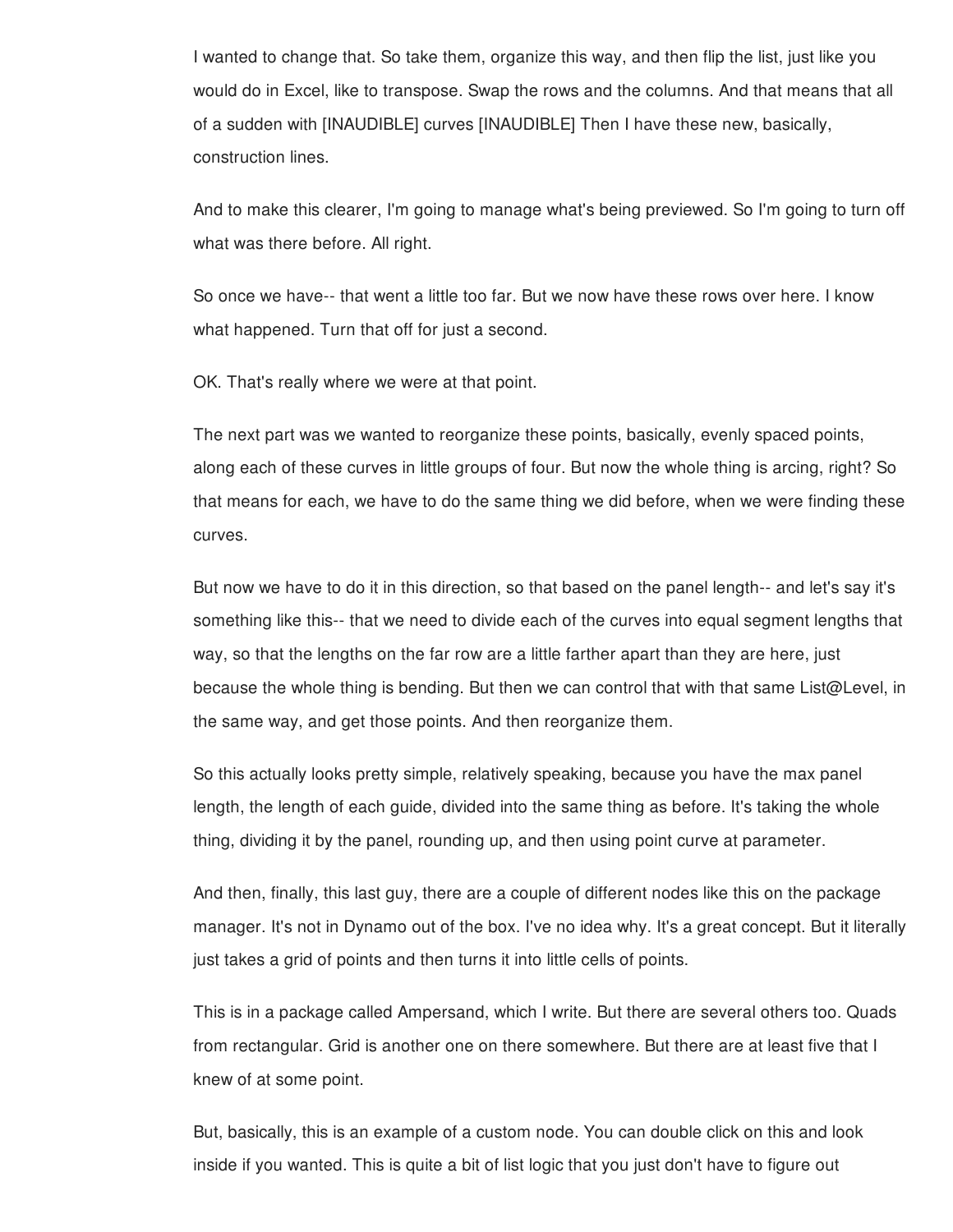yourself. You can just use somebody else's, which is exactly what this is doing.

**AUDIENCE:** What's the package called again?

**COLIN MCCRONE:**Ampersand.

**AUDIENCE:** [INAUDIBLE]

**COLIN MCCRONE:**What was that?

## **AUDIENCE:** [INAUDIBLE]

**COLIN MCCRONE:**Oh. Yeah. So since it's Ampersand, it's like my favorite punctuation symbol. So that's why. And I renamed all my nodes that have the ampersand in them, so you can tell, if you find it in your graph, you know where it came from.

> And so basically what this does, this is a quick check. So this is now more hierarchy in the list because now we had-- we had points in this direction, points in that direction, we already had a two dimensional list that way. And now, for each of these things, now we have this set of four corresponding to a panel.

> This is an important concept that I'm going to carry through all the rest of the work, is that this list, you can think of as being an object itself. It's containing four points. But for any one of these things, you can figure out more information about the panel based on even the fact that I know that, for instance, this set of four points, I know that this is the second panel in the first row, just because of where it is. And you can use that information, too.

> This is just a quick check to make sure everything looks right. But up here we can do, take these sets of points, and this point's input here is just looking for a list of points, and it will make a, basically, a closed curve. And if I turn this on, I can verify that, yep, I have a lot of little rectangles.

> So that's most of the way there. However, that's not what Marina Bay Sands looks like. So the next thing to look at is that, really, it's supposed to look like a diagrid, Marina Bay Sands is.

> And so you have these diagonal seams between triangular panels that are actually wider than the seams here. And in general it looks like that. But that's not necessarily how you have to find it logically. Logically, it's really just a checkerboard of different conditions. So I've false colored them blue or green here. And then, zooming in farther, there's a light green set of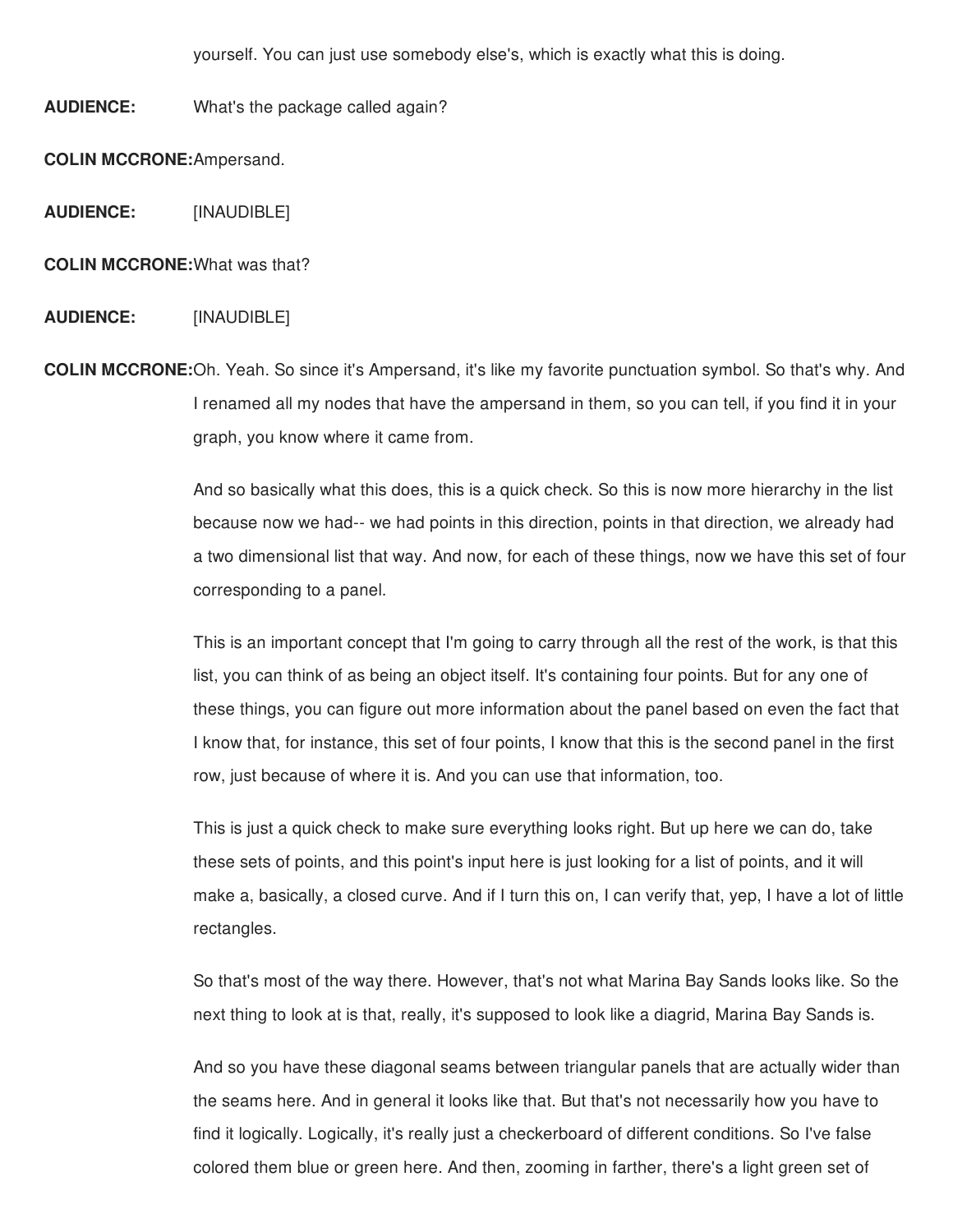panels and a dark green, light blue, dark blue.

And the rest of it is really a list manipulation issue to make sure that you are treating every other row the same way, right? And every other column the same way. So what the point of this is, is if you're looking at the data, the first row in the first-- the first panel in the first column, we have to look at that. We have to divide each one of these into panels. I mean, into triangles. But we can actually figure out how to divide into triangles based on where it is.

All right. So the way that that works-- I'm going to turn off the preview for this guy. Next thing is I'm going to turn this on. Unfreeze that.

OK. So this is basically doing like I was kind of describing. There's a node that I made, also, that just literally splits odd and even. So you can do this whole list in. And all the odds go one place, all the evens go one place.

So the first thing you need to do is you split every row, so here are all the odd rows, here are all the even rows. So these are all the green rows up here. And here are all the blue rows down here. And then you split odd and even basically every column.

So, diagramatically, I've colored the green group here, [INAUDIBLE] the green set of panels in the diagram, the blue in the blue panels. And then this is just a quick check right here, just sort of off to the side, to make sure that once you have these sets of points that are sorted correctly, filtered out correctly, that you're dealing with the correct set. So [INAUDIBLE] quickly, you can make a surface by corner points.

The next problem is that now you have that, that this looks-- please don't be scared. I'm not going to go through this part, because I just-- what we need is actually a variably offset triangle. Because according to the diagonal seam has to be wider than the other seams. So why not, if I'm somebody who's managing these kinds of libraries of things, why not figure that out once and make a generic, so we can use it again.

So what I did was I made a node where you give it the corner points, and then what the offsets are. And then that kind of thing. So, basically, what I'm telling you is we're going to find these corner points, reducing the problem to finding-- there's a four-pointed thing here. There's a missing point over there. And we're going to give it a set of three. And then tell it what the offset should be, basically the diagonal offset, or the [INAUDIBLE].

This is what it's doing inside. I know it looks crazy. But you could just use it. So it's in the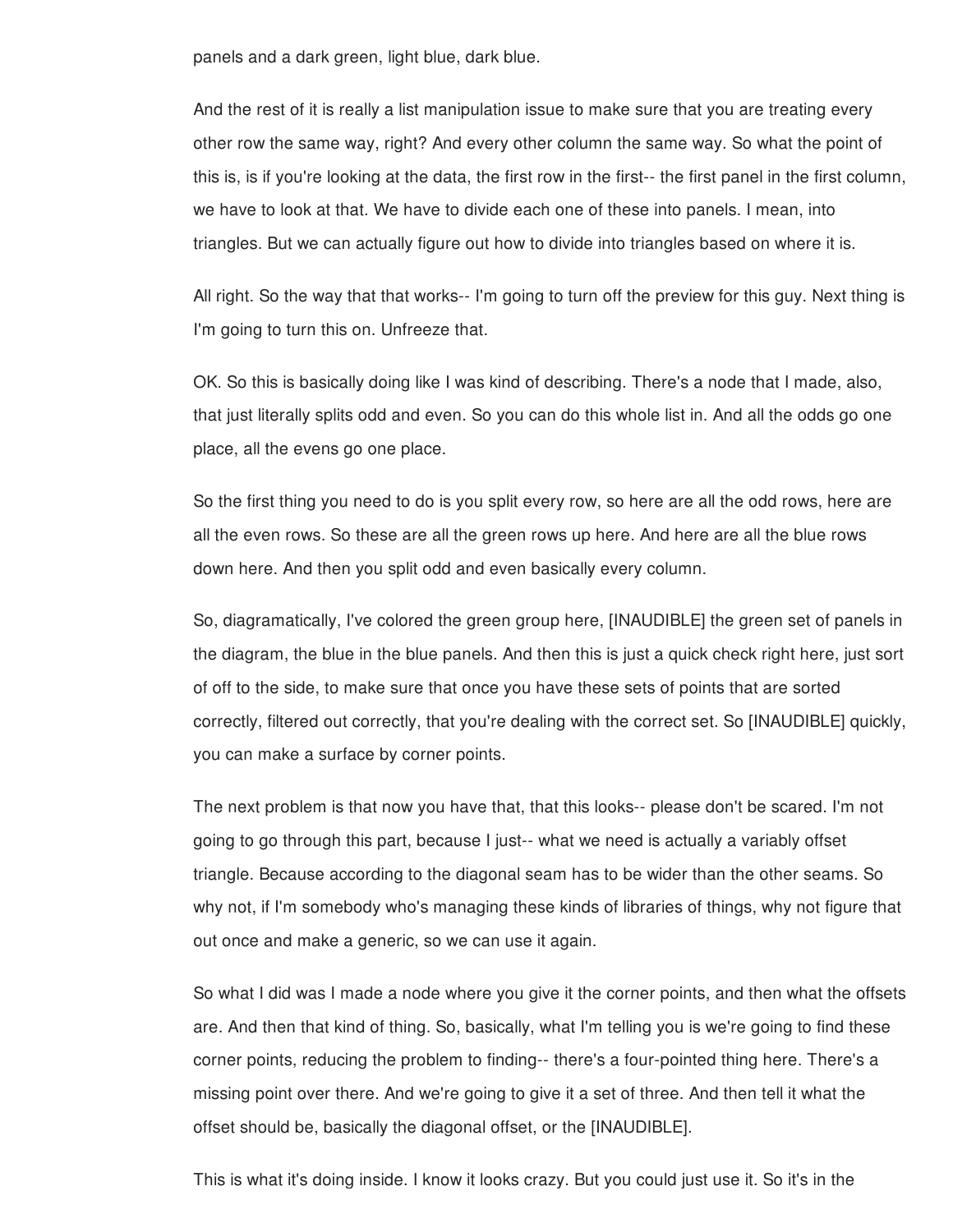Ampersand. And it just makes a variably offset triangle.

Well we'll do then, for each of these rectangles, is basically take the corner point. So this is zero, one, two, three. Then blue gets connected this way. Or that way. And then green's that way.

This is what it's doing inside. I know it looks crazy. But you could just use it. So it's in the

There's also a strategy here, too, and why that particular direction. A couple of reasons. And this is a really good strategy, especially if you're dealing with adaptive components, is that the way you specify adaptive components in Revit is it by a particular ordered set of points.

And so if it's a triangular panel, for example, then if it's winding one direction, you'll have it facing this way. And if it's winding the other direction, it'll be facing the other way. So you should be consistent about how you're picking the points and how they're winding.

The other issue is that, remember, I had this variably offset triangle. So in each of these cases, I'm going to pick the points so that the diagonal is last. In all of the cases. So that way I can just use one piece of logic to do everything after I've picked the points.

So this is an example where it literally helps to go off to the side of a piece of paper, draw a diagram with, like, what do I want to do? And then stitch them together from there.

So in Dynamo, what this looks like is each of-- this is the light green set, the dark green set. You can see the same thing is happening, except that I'm choosing a different set of points here. So I'm starting with number three, then-- basically, which is the fourth one-- then the first. Then one. In another case, it's two, three, zero. Zero, one two. Those numbers come from that diagram of what order to connect those points in.

But that's literally the hardest part of this whole graph. And once that's done, then you stick it all in one list and then do this variably offset triangle you can see showing up right there.

OK. Let me turn this guy off. And show you what this looks like at the end.

OK. So we have these surfaces. And we can look at, then, what that looks like here. And I'm going to go back and also turn off wherever those length curves are. And, again, you can find these just by whether or not the node is light or dark. So I'm just going to uncheck preview there.

So this is what the surfaces now look like in Dynamo. So you can sort of check it out this way,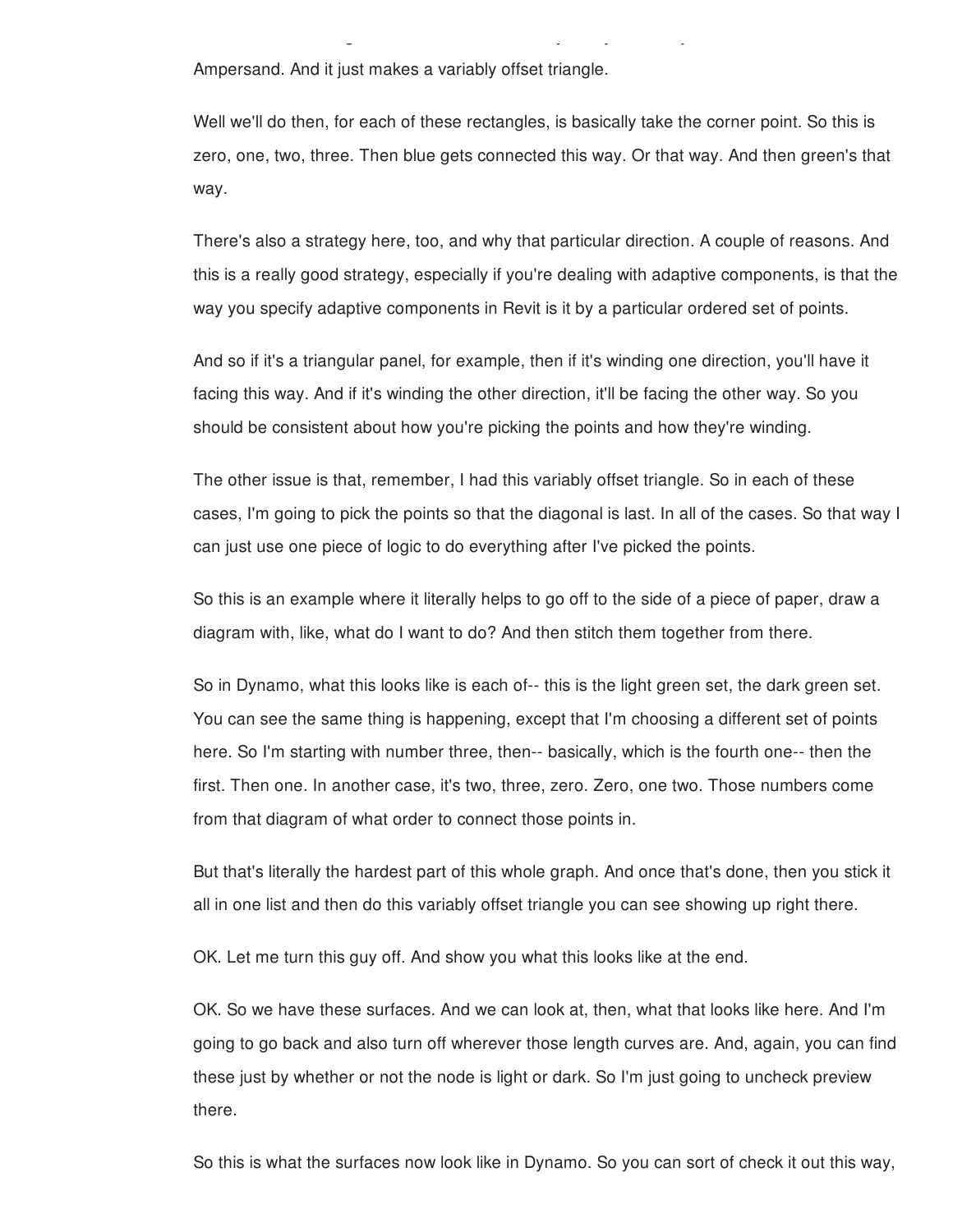and verify that that does indeed look like what it's supposed to look like.

Any questions there, so far? OK.

There's quite a bit more to get to here, so I'll try to do my best. Once you have something like this-- I'll talk about this again at the very end-- but once you have the surfaces, there's a lot of really interesting data here, a lot of pieces of information. And, for example, you could actually color it by size.

So I'm going to just turn on this coloring here, basically to each of these surfaces, and then looked at how big it is. And then here is colored by-- this is colored by whether or not it's a special cut, because this is not just perfectly plain underneath. It's actually supported by something. And the buildings come in at this particular spot.

So I also took that geometry from before, cut that out. And then you can actually ask for each one of these panels-- I mean, those are all the nodes, that's the whole thing right there-- once the surfaces are done, to actually identify where the special cut panels are.

In this case, it's coloring them differently. But then, also, that could just be a piece of information that you could write. You could actually separate them out in a branch, and then treat them with special design documentation and flatten it out, graphically, that way, too.

**AUDIENCE:** [INAUDIBLE]

**COLIN MCCRONE:**I always use Grasshopper. Yeah.

**AUDIENCE:** Any chance you would share that with us?

**COLIN MCCRONE:**Give me your email. Yeah. Yeah.

**AUDIENCE:** --dissect it a little bit? I think there's a lot of things that you could learn from--

**COLIN MCCRONE:**Yeah. Absolutely. There wasn't really a way for me to do it, I don't think, through-- I mean, maybe I can look again. But I have no problem sharing any of that.

> This is the panels in real size, what they look like. This is a mockup. And then this is the construction. One thing I did forget to mention was that part of the design constraint, one of the reasons that these longitudinal lines had to be very clear, is because that's how the panels were installed, is by these sort of rigs that would move up and down and crawl up and down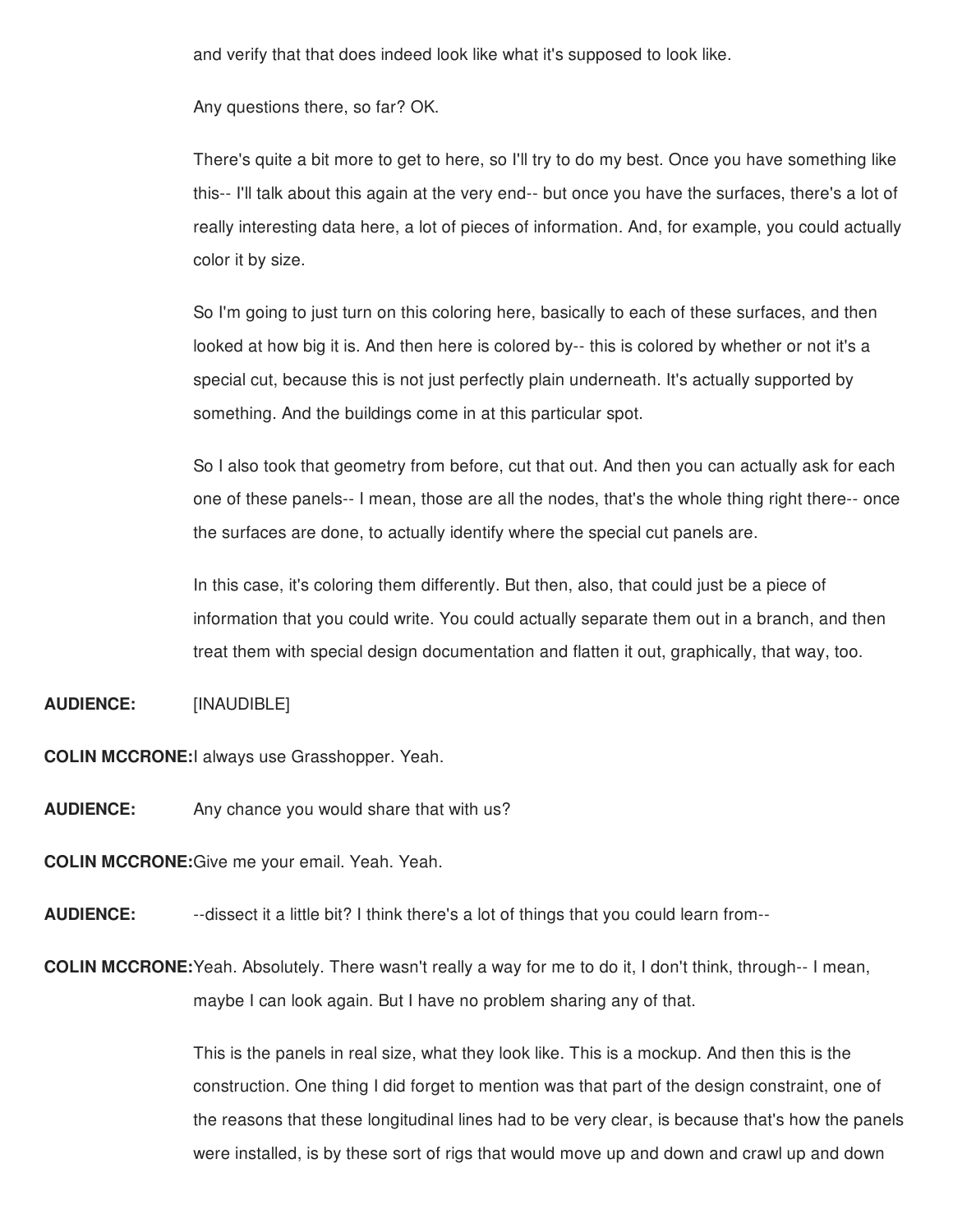underneath.

And that's the finished version. That is also the end case right here, which is a little different, and I didn't talk about that yet. And that's the point of this next section, because there are similar processes about how to pick that apart.

In this case, there's a nose. There's basically a special nose cone at the end, because it came to a point. But there's also-- it's hard to tell in this particular picture-- but as the panels were getting narrower and narrower, some were basically pared out, or picked out, and sort of combined into larger panels. And so we're going to look at that for the next example-- or for Project Jewel, also.

So I want to talk about Project Jewel. It's, again, [INAUDIBLE] this asymmetrical surface.

**AUDIENCE:** Before you get too--

## **COLIN MCCRONE:**Yes.

**AUDIENCE:** You mentioned 85% of the panels were similar--

## **COLIN MCCRONE:**Yep.

**AUDIENCE:** --or the same. Was that part of a script, too? [INAUDIBLE] just naturally occured [INAUDIBLE]

**COLIN MCCRONE:**Yeah. So it was both. There was-- because you can also-- since there are gaps between them, you could actually flex them a little bit, and get a little more bang for the buck that way.

> But because of the logic of the script, and setting up the rows to be perfectly evenly spaced like that, all the panels, I mean, all of the light green shaded panels in a particular row are exactly the same. And all the dark green shaded panels are exactly the same type thing. Yeah. Thank you for-- that was part of me shading that, too. I forgot to mention that.

All right. So this surface is much weirder. It's no longer-- you can't flatten it like a rectangle anymore. It has these conditions where there are these datums, so along the footprint, along the waist, which is kind of at a particular spot where it has to-- it's a structural reason it has to be perfectly planar and level to the ground.

And which also means the division between the panels has to do the same thing, because the division between the panels is the structure.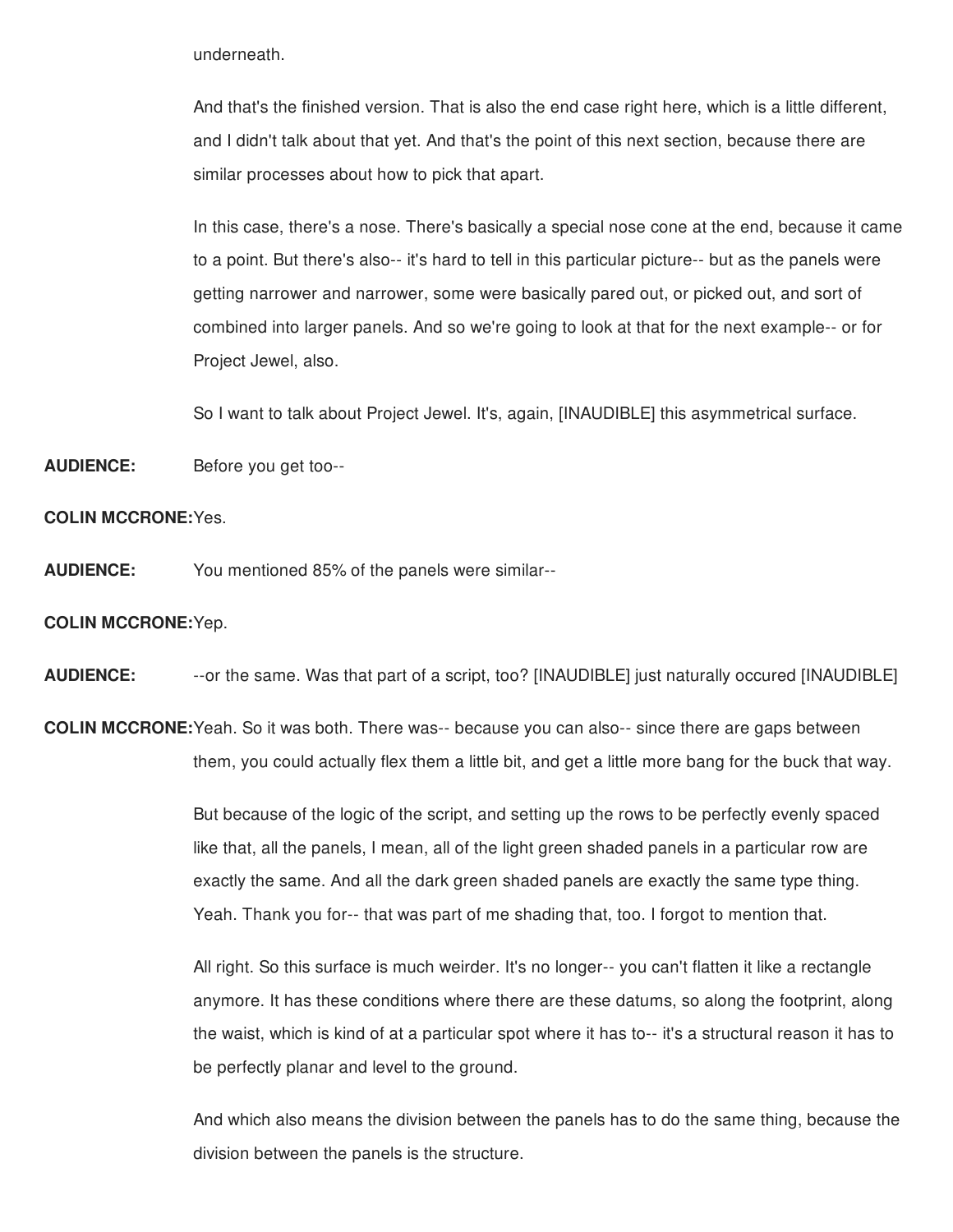And, finally, it has to be perfectly planar at the top, based on airport regulations with radar, or something like that.

And, finally, the oculus must be circular, and planar, and also parallel to the ground at that point, because there's water coming from it. And they wanted to make sure that hydrologically worked out well.

All of that's a problem. At least, a computational problem, because then you basically have- it's like this whole thing is three separate paneling projects. There's everything between the two, this thing, and then the next one. And because of the way it's set up, you have to make sure that the panels' edges touch those datums perfectly every single time. And then that there's an evenly spaced set of panels here, even though this distance is far smaller than this distance.

OK. And just a little bit of vocabulary that I'll use. This is a few different ways of dividing up the surface.

On the left, I'm going to call these radials. They basically are these curves that follow a design surface from the outside toward the center of the oculus. And the center. These are called biases that go on a diagonal, basically, and they sort of spiral in. And then on the right are-- I'm going to call them hoops. And, basically, the spirals take place at where the hoops and the radios intersect and just go on diagonals.

The final built version, as you probably saw from the image from before, looks quite a bit like that. I'll come back to this one in just a second.

OK. So I'm going to open up that guy. And I'm going to show you how to panel this two ways, both because I want to step up in the level of detail that we're getting into, but also because that's exactly how the design process worked, that the whole original design was that you have these spiraling panels that went all the way in. And then we'll see in a second that that actually causes quite a bit of visual problem in the center. And then I'll talk about how to fix it.

So, again, there's a CAD input here that I have, which is that I've basically ripped the design surface from the [INAUDIBLE] model, that I'm stuck in a SAT file, and then looking at that. So here is, indeed, the design surface. You can see how it's slightly asymmetrical.

OK. And I can [INAUDIBLE] that it is the design surface. This guy, I'm going to turn that off.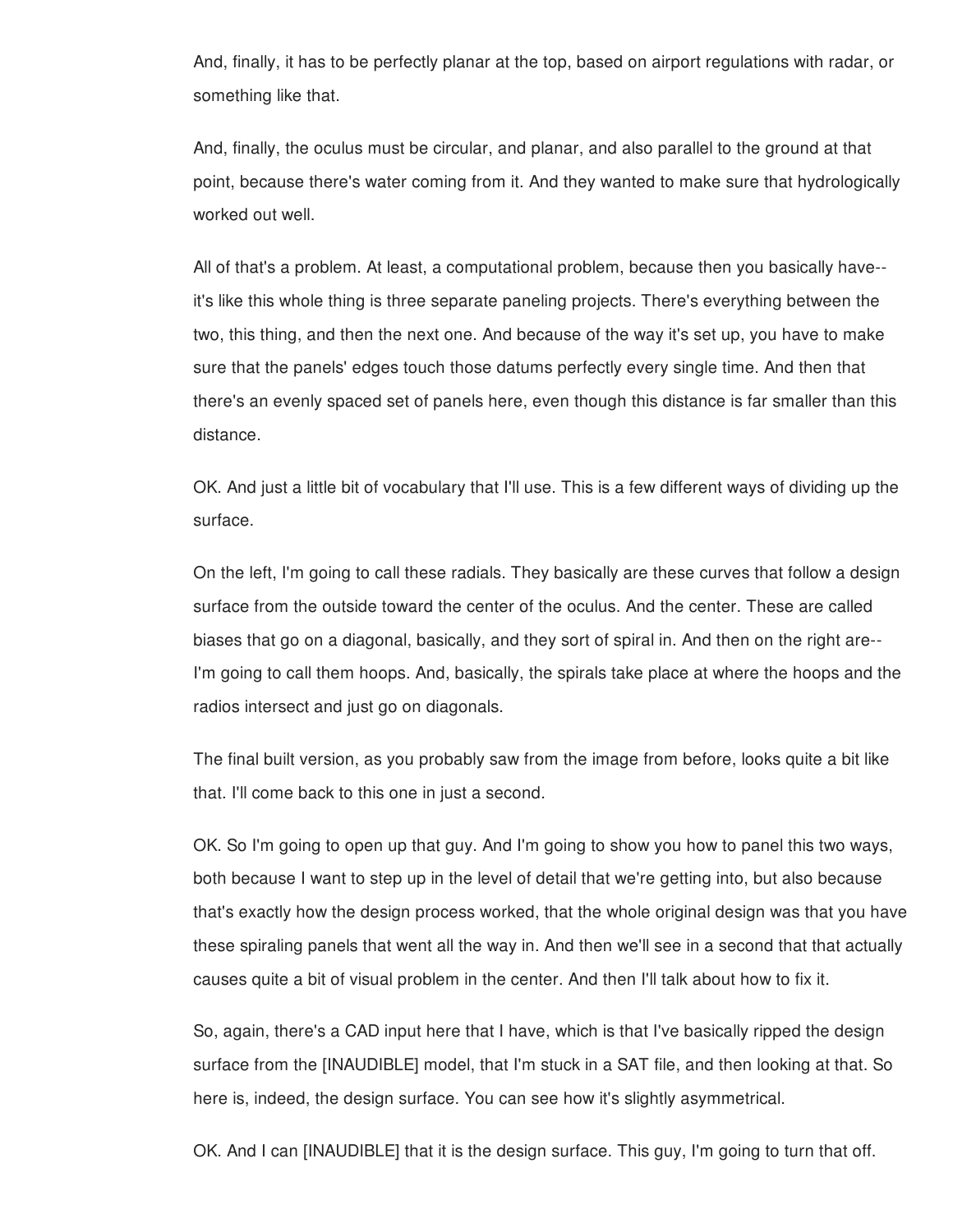The first thing to do here is probably not a surprise. It's really similar to what we were doing there before, but in a radial sense, as opposed to a rectangular sense. We want to get the radial guidelines.

And in order to do this, I'm going to-- so unfreeze that. So the first thing to do is identify the maximum width of the panel. Because where those radials are, you can't just have them circularly symmetrical. That doesn't work. Because the building itself is not circularly symmetrical. And you don't want the panels on the wide side of the building to be too big.

So the next thing to do is really to identify the widest point. And this was something that was done as part of the geometric construction in the Rhino file. So it's also information that I stole. So this is from the original file. So you can see that's basically the widest point. This is not the structural waist. It's just the widest point.

OK. From there, what we have to do is find, basically, just like before, find the length, divide by the number of panels, or divided by the panel width, and then round up. Although this time we're not just rounding up, because-- oh, no. We are this time. I take it back. We can just round up this time, by one.

OK. The next thing to do is to find those-- so here are the evenly spaced points. I'll unfreeze this. Can't unfreeze that. Why not? OK. So I'll unfreeze that. And you can see here, your evenly spaced points. Right there. Around the back. Let me zoom in a little bit.

Again, this is nothing quite that new. And then, finally, using these points and from the center point of the oculus, and making these lines between them. So I'm going to do this.

And as just a bookkeeping trick, what I'll do here is always make sure that the lines start from the oculus and go out. That way, I will always, for the rest of all this, work from the inside out. It will be important for the next thing. Just trust me. It'll make everything easier to do it that way.

And this is about-- the logic has nothing to do with Dynamo. In this case, I'm making these lines between all these individual points right here to the middle. And then extruding a surface up, doing geometry that intersect, which is a really great node. And then the curves that result are going to be these radial guidelines. And they're all different. But it's useful to keep track of them.

So once we're there, I'm just going to turn the preview off from here. And from here. And then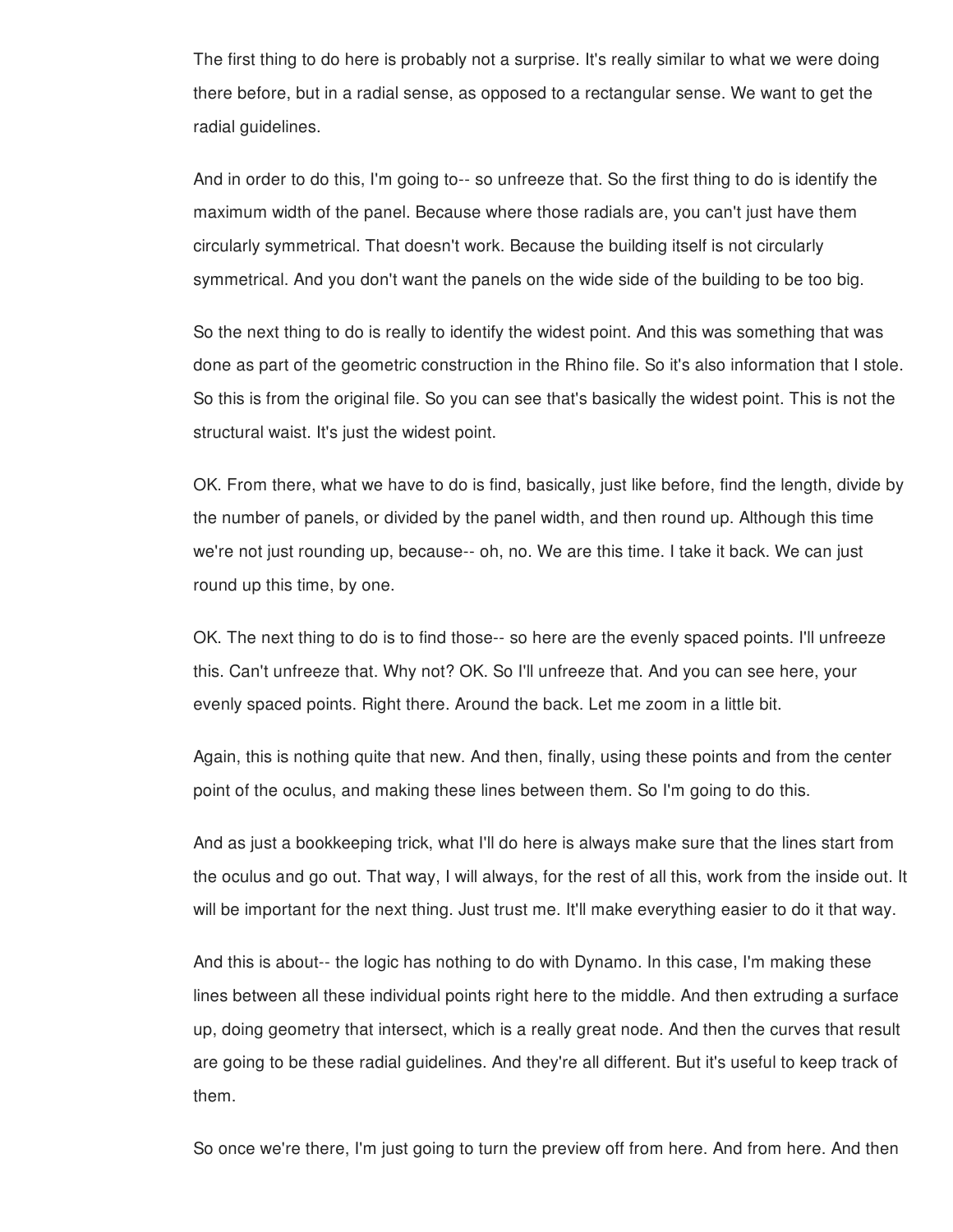we have our radial guidelines. So, again, like by analogy, this is just like those lengthwise guide curves we had from before.

The next thing to do is to find points along those hoops that are evenly spaced. And this is an interesting challenge, because, again, this is kind of like three different design surfaces.

So this guy is what we actually want to do. This, again, this looks really complex, but let me explain it. Yep?

**AUDIENCE:** I'm just curious, how did you draw the surfaces? [INAUDIBLE]

**COLIN MCCRONE:**Yeah. So they were the points they I found along the widest point. And then, actually, what I did is projected them down to the X-Y plane, because basically I knew that was the bottom of the building. That's how I set it up. And then used the origin of the oculus, also projected down, made a line between them, and then extruded vertically.

> In this case, this is moving from the oculus out. Each of these-- let me just explain this diagram. I haven't thought of a better way to do this. Each of these dotted lines right here is one of those datums that has to-- where the panel width, or the panel seam, has to line up there.

And then, this is kind of exaggerated, but the darker tick marks, then, are where the individual- - the interstitial seams would have to line up. And they'd be evenly spaced. So here they're evenly spaced. Here they're evenly spaced, here they're evenly spaced. They might be differently evenly spaced. And on a large enough surface, you can't tell the difference at all.

And so, in this example, as if this were the length of the curve-- this is laid out from the oculus, then the apex, then the waist, then the footprint. If this is the length in meters, something like that. If the footprint is all the way to 100 meters, there are five things in between, this is what the series would look like in that design script syntax.

Because, in this case, we are starting at zero. And we're going to-- we want four things. So we're going to get these first four ticks right here. And then the width between them would be 33 divided by 4. So that's this section.

Again, I know this looks really complex. But it's a whole lot more complex to figure out all the math than to just know this.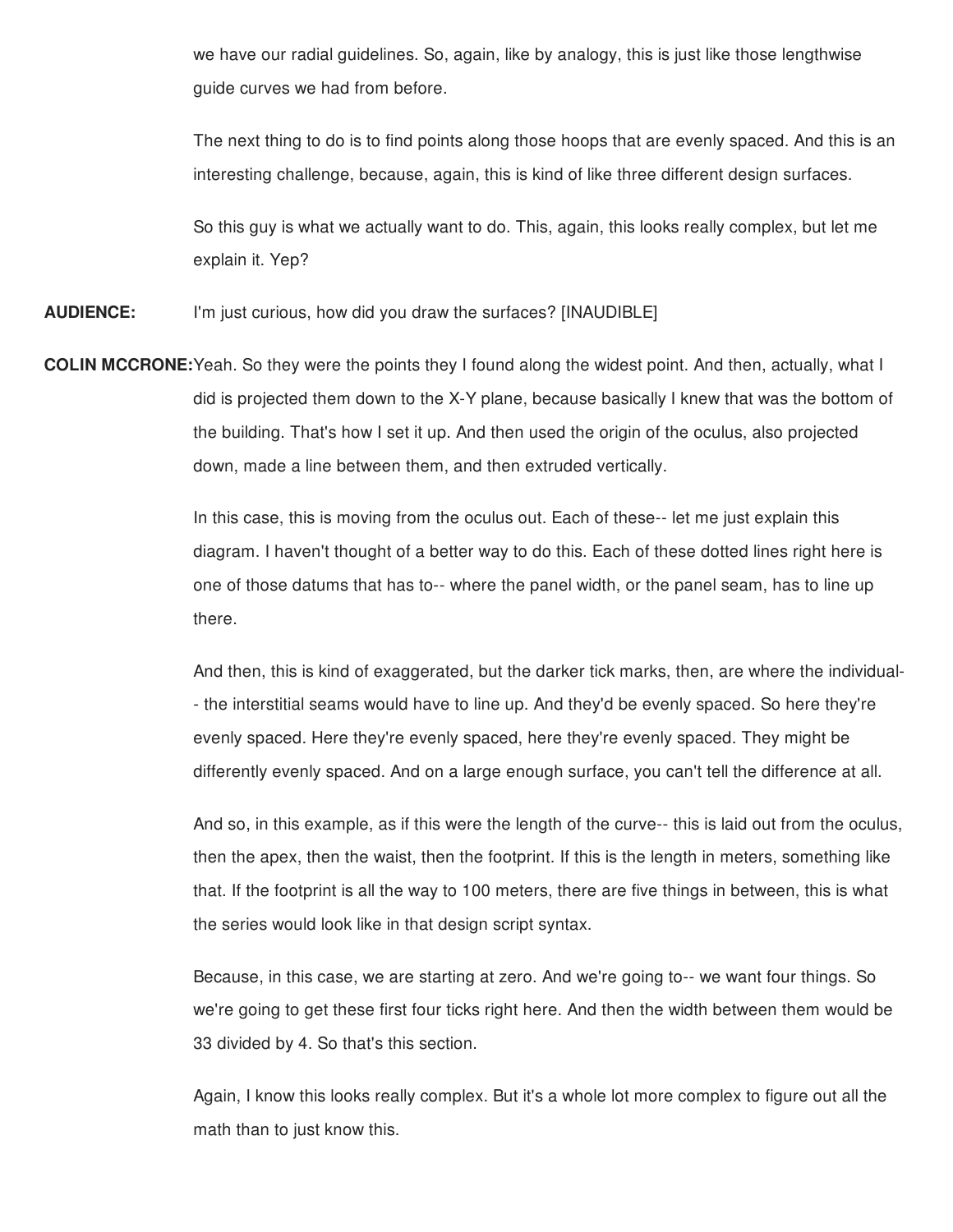Then the next thing is over here, we're starting at-- this should say 33-- we want three of them. And then now the difference is 70 minus 30, divided by that number.

Then, over here, it's same thing, where we're starting at 70-- or, in this case, sorry about that, that should say 70-- we want 5 plus 1, in this case, because we also want the end in that condition. And, again, dividing by the width there.

This is the kind of thing, again, you would have to go and draw out a diagram on a piece of paper. But if you do this, then the whole graph, everything you're doing, is simpler because you don't have to actually divide this into three different panelling problems. You just did it. Just by writing this out, you've divided this into three different panelling problems and solved all of it.

So this is what that looks like in Dynamo. And I actually describe this quite a bit more in the handout. And the handout is really quite long and extensive, but even talking about the going backwards [INAUDIBLE] by analogy, this is what that code block looks like. I know it looks horrendous. I apologize for that.

But what I just described to you is literally those last three lines. You start at zero. You have a certain number of things. Then you move up that way. So, again, hopefully that's useful.

Once we've done that, I'm going to unfreeze this. Then, basically, we're using those segment lengths to find our new grid of points.

Now, these new grid of points, I know from here on out that all these grids-- you have this certain level here that lines up perfectly with that datum just like it is. I don't have to worry about that anymore. This is just my new grid. So whatever this is.

And this is, again, a two dimensional piece of information, just like on Marina Bay Sands.

All right. So we're here. The next thing to do is we have to get this triangular pattern. And it works a little differently now than it did before. Right now, the way that the data is organized is like this. It's along the radials, and you have the perfect grid.

But Jewel here is actually paneled by triangles. And the way that this particular piece of logic works is that every other point is basically thrown out of every other row in an offset pattern, so that the panel on the very end should be the triangle here, triangle there, triangle there. And then and then moving up.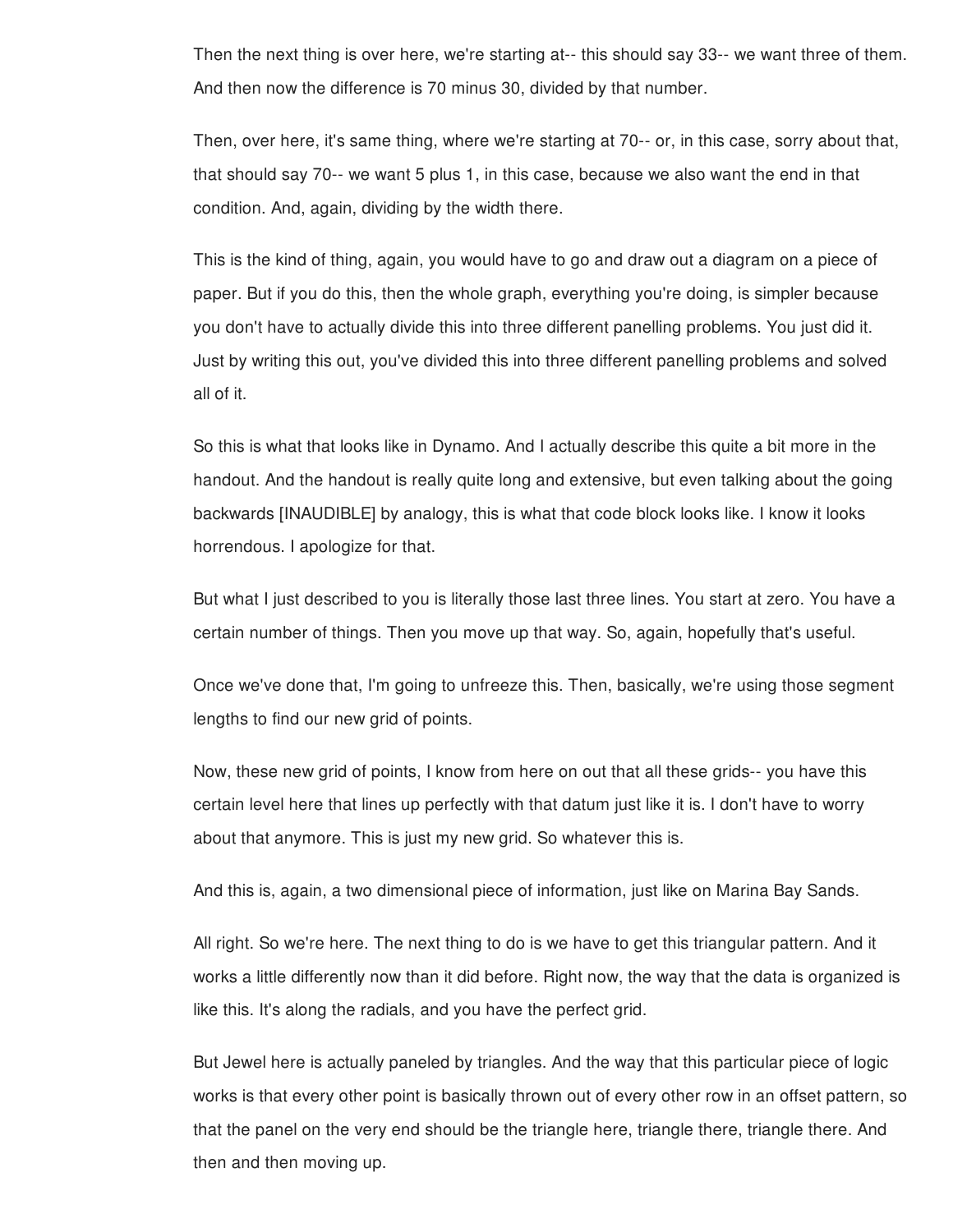So similar to before, you do this [? list.splitoddeven. ?] You get rid of every other point in every other row. And [? then ?] sort of offset. And then these are the points by which we will create the biases.

So you can kind of see, even the line up here, that these are going to become those angularlooking spiraled features of the end panelling.

All right. So that guy looks like this. It's not even that many nodes to do it. But you basically take the points which are-- the way I've been calling these things is points by hoops, because that's how they're organized.

And then, from this, we're going to take every nth item-- this is a little too detailed probably to explain all the way through, but, again, it's in the handout-- and to basically take this list, and then get rid of them.

The trick here that I tended to use was the modular operator. I really like this guy. The [? modular ?] operator gives you the remainder after a division. And so if you take each of the index of the thing, what you really want is to make this every other thing.

You really want a list of zero and one here because you're going to start at a different spot when you're taking this every other pattern. You're going to take this first one, next one you take the odds, and then you take the evens, and the odds and the evens. So you want this list of zeros and ones to do this in the first place.

You can take the index and then just divide it by two, and see what the remainder is, which is either zero or one. So that's a nice little trick there. It makes the logic a lot simpler. But what you have at the end of the day, then, is an every other set of nodes. So if I turn this guy off, you can see that we've actually now gotten rid of-- we basically have an offset pattern.

The next part is I've actually simplified a bit into just a custom node. And I'm going to talk about it tomorrow in the handout, but I can give you this file, too, about what's inside of this. But to take that and then basically stitch them together, it has to do with shifting the list a little bit and making triangles again. You kind of already saw that. So I'm just going to turn that. Just skip that part. But it's inside that custom node.

And at this point, we can check to make sure that this is right. This should actually give us sets of three points, each describing a triangle. And we can check to make sure that that's right.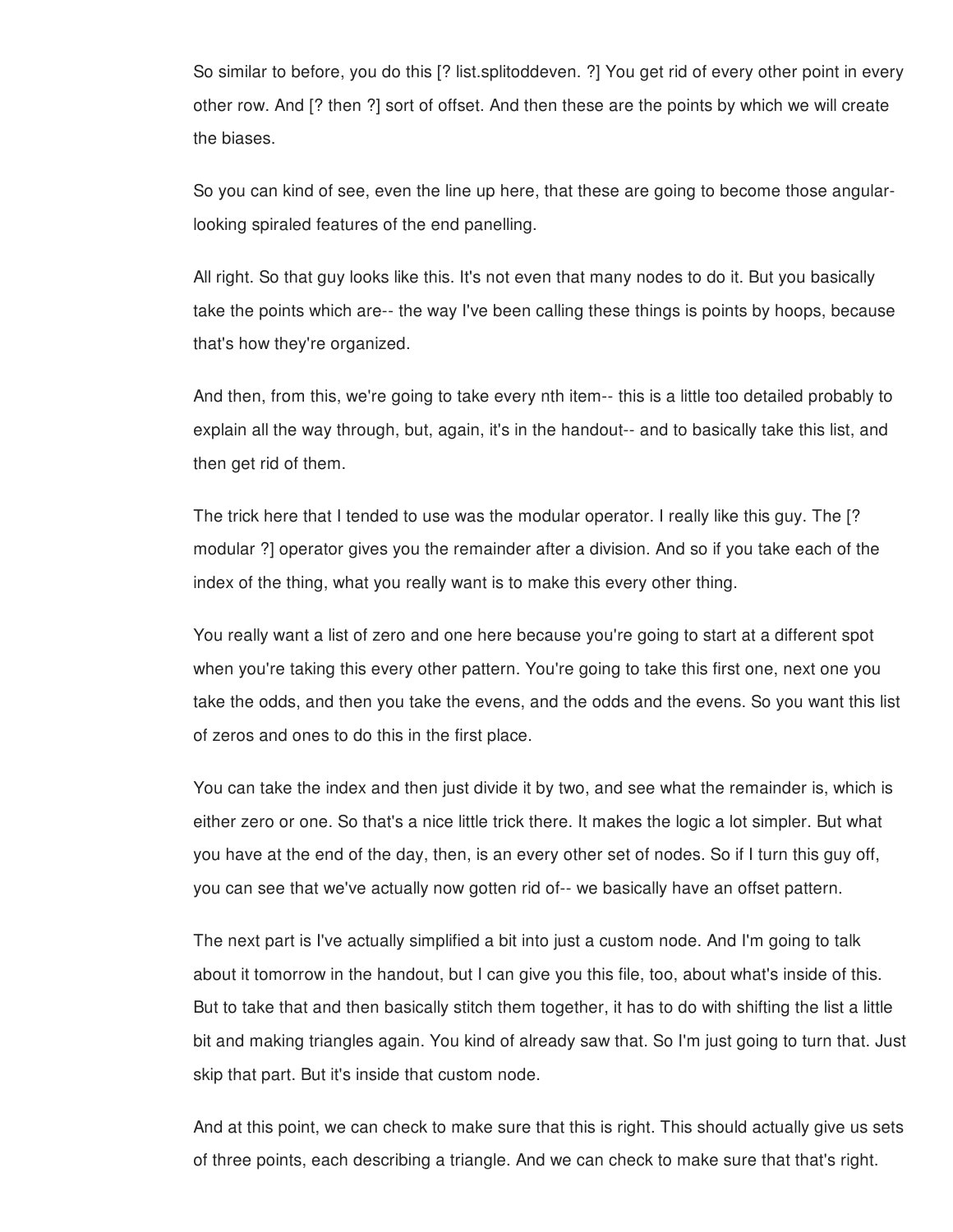And we'll see that, hopefully.

There you go. You can see the individual-- it's kind of hard to see, but it's a little faceted. But we're not done yet, because the issue is that it gets too dense in the middle.

So if you look at what we just did, and what the original design was in the competition was something like this. But then it gets so dense if you're looking at actual panel widths for the size of this building that you have to do something to more strategically deal with the fact that the surface is pinching in the middle.

And there were many tens, I think, of design iterations going through. There was a lot of form finding that went back and forth, especially with the structural engineers. And in the end, the design that was chosen was to, at certain rows, to have the number of panels. And there's a particular way that this will work to do that.

So this is the end result, is to privilege the visibility through the surface, as opposed to the biases, those diagonals, are not perfectly planar anymore. They'll skip a little bit, but in order to preserve the panel size.

So, diagrammatically, this is the difference. So from what we just did, the difference now is that for each of those new sections of the panels, picture that these light rows right here are the radials. And we basically-- instead of skipping every other point, we have to skip every, basically, power of two.

Here's a zoom in on the left of what that means. So, say this is-- I was zooming in at one of these particular boundaries, we're repairing the number of panels. So coming from the footprint up, we have the maximum number of panels. And then we need to halve it.

And where those arrows are pointing, you can see that there are actually three panels in that row, not four, like above, or two below. And the difference is this particular kind of strut right here that doesn't exist in any other row, because it's sort of matching these two triangles together. And you can see that the size of the triangle jumps there.

But then, basically, that's what we need it to look like. This was the means by which that was achieved. And then the number of times you need to skip rows, the next one would be you'd skip every other. And this way, you'd skip every 16, for example. So the number of changes that need to happen in the file are these.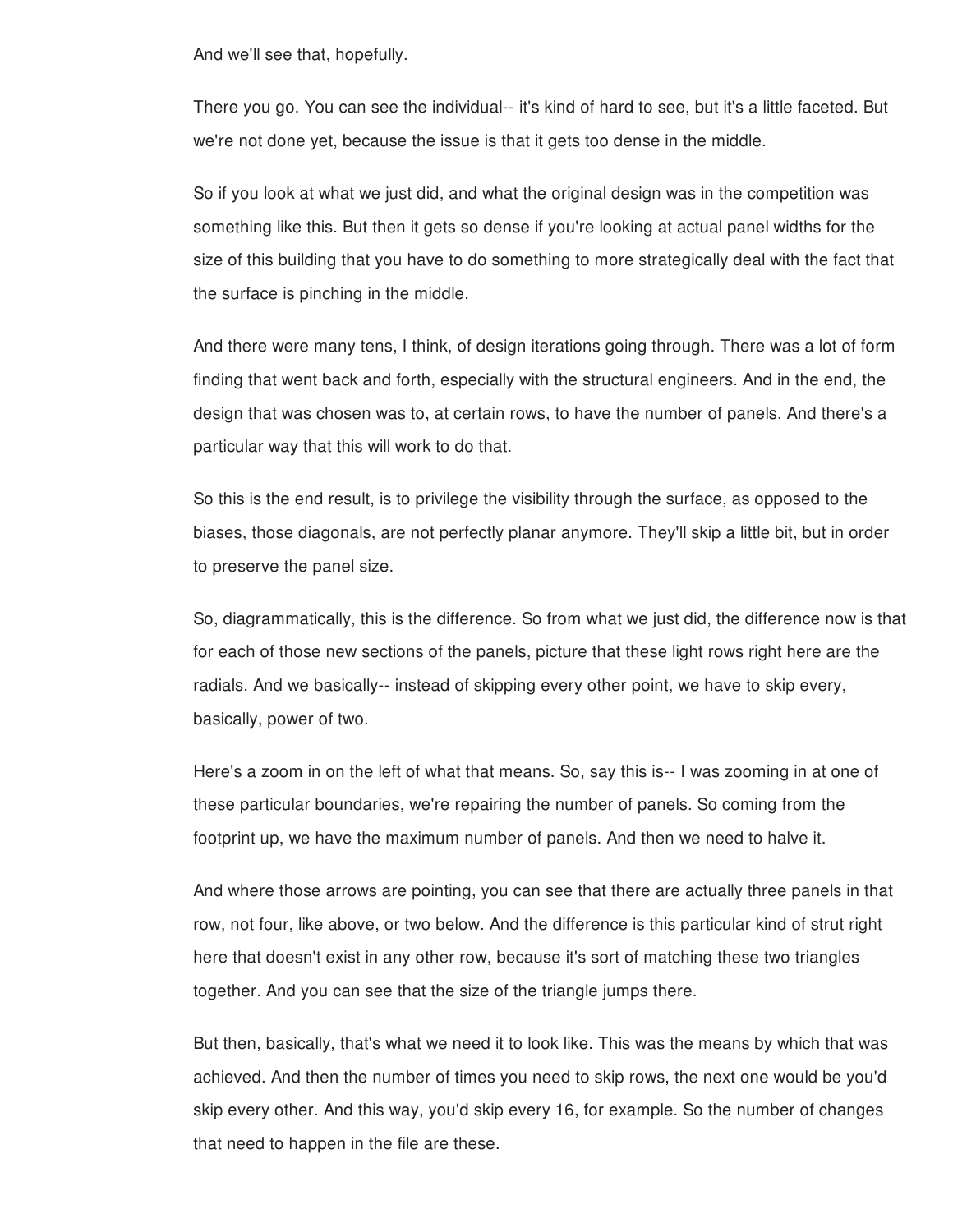So, in scheme one, which we just showed you, and then in scheme two, the number of panels per row in scheme one is the same as the fewest number of panels to fit around the widest ring. That's it. It's constant the whole time.

In scheme two, it's the fewest [INAUDIBLE] to fit around the widest ring, rounded up to the nearest power of two, because we need to have-- if we're going to have four different regions, and you have to skip 16 at some point, your total number of panels has to be divisible by 16. If you had five divisions, you need 32. So that's actually part of the script, too.

Then selecting the node points. We're no longer selecting every other. It depends on what region you're in now. Now you have to select every power of two to whatever your region that you're in. Are you the first one, it's every two. If you're second one, every four. It's the next one, every eight.

Then, finally, when we create the panel sets for, basically, that one node that I wrapped it all up into, we take three points and make a triangle. Three points make a triangle. That still works everywhere. Except for on those boundary rows, which are now in new condition.

So these are the major changes. Basically, you can take what we just did and make a few tweaks. So this is what that looks like. An

Open this guy. Repaired panelling. It gets a little more complex. But the same flow of the logic to getting the radials, to getting the points, getting rid of some points, reorganizing them into triangles-- happens in the same order. It just gets a little more complex.

The first thing that happens is there is now a new set of parameters. At what row numbers, moving out from the oculus, are you now introducing on one of these rows? And this is actually then parametric. You could change the back and forth.

This whole thing's got to run. And then I can walk through it.

While we're doing that, I want to just point out another thing here, too. Nope. I've got to just wait for that.

OK. This is starting off from where we were before, is that these grid of panel points here. And then now that's exactly the same as before.

However, now we want to introduce something where we basically choose by the power of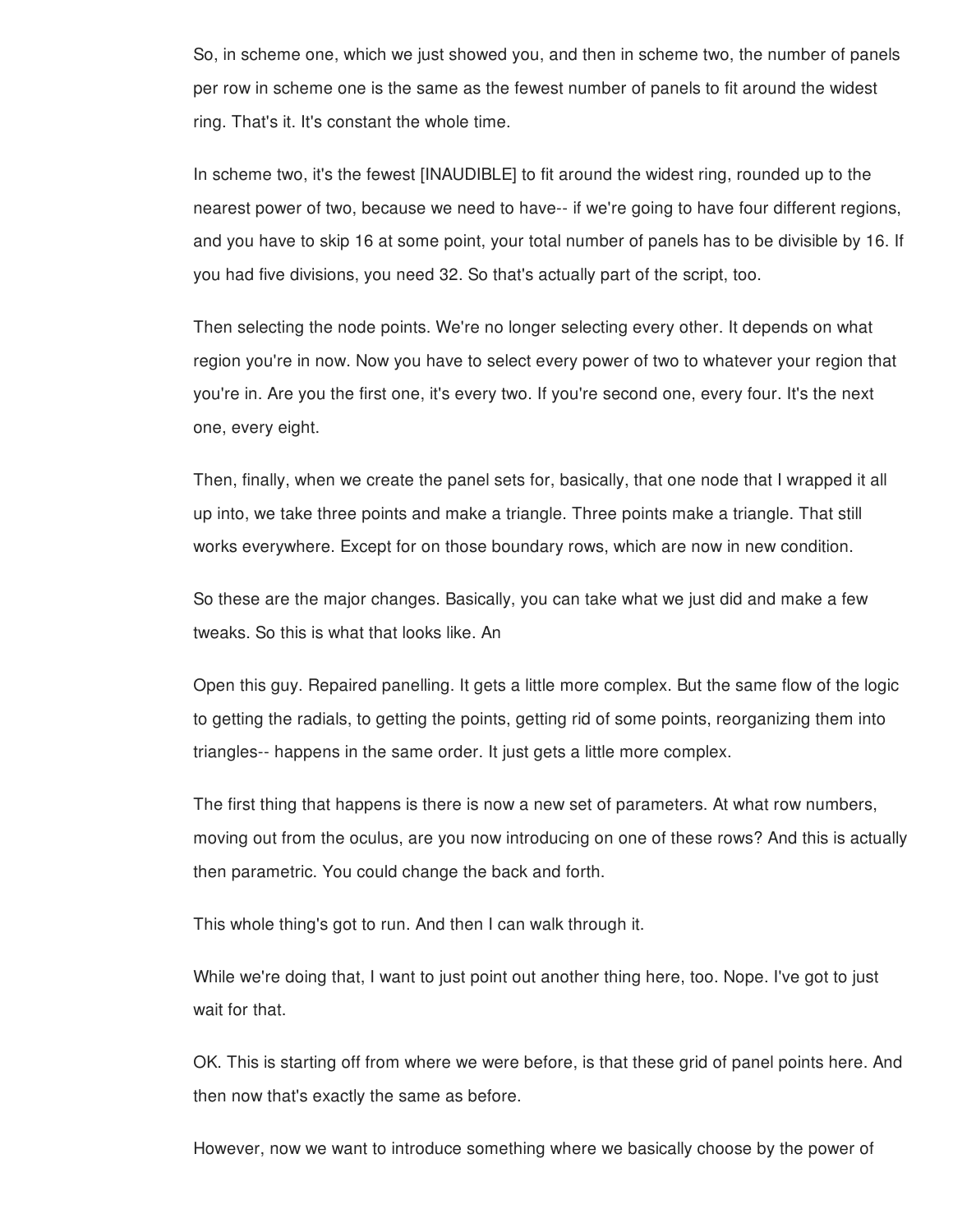two. And this gets a little complex, but not too bad. Just select the nodes by region. So this is almost toward the end of the graph, to we have to sort of have [? start ?] adding things. And, at this point, this is what that looks like.

And this is all the complex part right here. We zoom in. You should always read these things from the inside out. That's the series again. You have this power of two thing that I was talking about. And then, basically, what you're really after here is-- let me show you-- this particular thing here.

And this is a list of offsets per row. So if I say I'm going to run this by hitting this guy, and we're sitting-- one, two, four, eight, depending on the row we're in, which is exactly what that piece of logic did. And then we're going to, basically, same thing as before, take every nth item, except that now it's some power of two.

So that's what we started with. That's do, do, do, do do. This is what we started with. And we got rid of a bunch of points. And now it actually looks much more sparse.

After this, what we need to do is just like before. We need to create those sets of points describing panels. And in this case, it should look exactly like before, with this one particular node that did everything.

But now there's a new piece of logic where there are those division rows. So that's added at the bottom there. So it's sort of bifurcated those.

And we're almost out of time here. So I want to make sure I-- while that's running in the background, what else this looks like. There's something else. This is a little complex, so I'll leave that for the handout.

Placing families. There's one other thing. Before I show you that, I should show you. This is what the panelling kind of looks like, is that you have these different family types that are placed. So now, once it's paneled, then you have maybe opaque panels toward the bottom. And then toward the center, where the program changes because there is a tropical forest on the inside that needs sunlight, it needs to become glass. And there's a gradient effect between them.

So the way to do that in Dynamo is just one more piece of logic to figure out what they are. And so the graph here is showing you per row-- these are the rows of panels, moving from the oculus on this side to the footprint on that side-- this is how opaque it should be.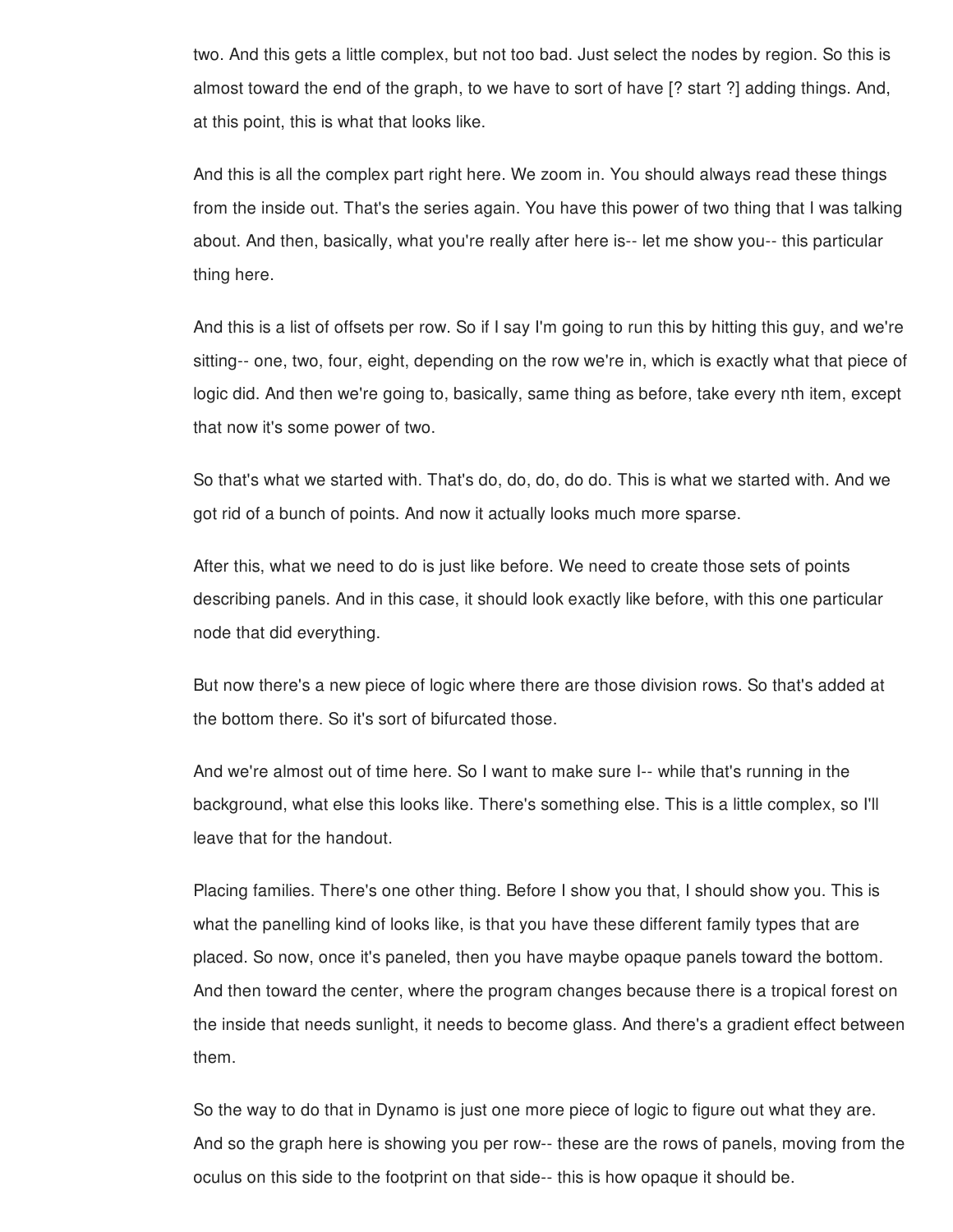So there's a region toward the bottom-- or toward the center, excuse me, of the oculus, where all the panels are glass. So that means that the percentage opacity is zero for all of them. Then, for these-- on average. Total, on average.

And then there's a transition row, where we're moving from-- the center row is mostly transparent, until all the way to opaque, and then all the rest of the rows are opaque. Basically, the logic is to take that percentage, and then to choose randomly along each of these rows, how many-- making sure that the number of total panels is rounded, basically, makes that percentage.

So you can see on the inside. On average, there is something-- if there are 10 rows here, then they would be 10%. Or 1 in 10 of the panels would be opaque. And you pick randomly what they are. And then that gradually increases.

The method to do that in Dynamo, which I think is useful, is to ascribe a number to that. And then to use either a zero or a one, or a two, if you have more panel types. And then to choose the family type based on that.

The last thing-- I know I'm like just out of time-- I'll show you that guy. This is something you can get. And this is-- I'm using false color in Dynamo because it's a lot easier to see than the primary values of the family instances in Revit. But this is false coloring by panel type. Green is one type. Blue is another. And then, also, the lightness grouped by relative size.

You can also do things like, once this is parametric-- this actually happened as part of the design process, is looking at the energy incidents in the surface. It takes the age of the universe to calculate the solar effects of that many panels. But since it's basically the same shape, you can actually decimate the number of panels, maybe reduce it to a tenth, and it basically gives you the same information.

And this is the case, this would be just faking that by just looking at-- the sun was coming from that particular direction, with the solar and [INAUDIBLE] incidences, on any one of these panels.

And the last thing I'll say is that as a lot of this is-- because this stuff is complex, it's something that Safdie Architects has certainly developed this way to communicate this is how design surface was made, and this is how it was communicated with different contractors, and